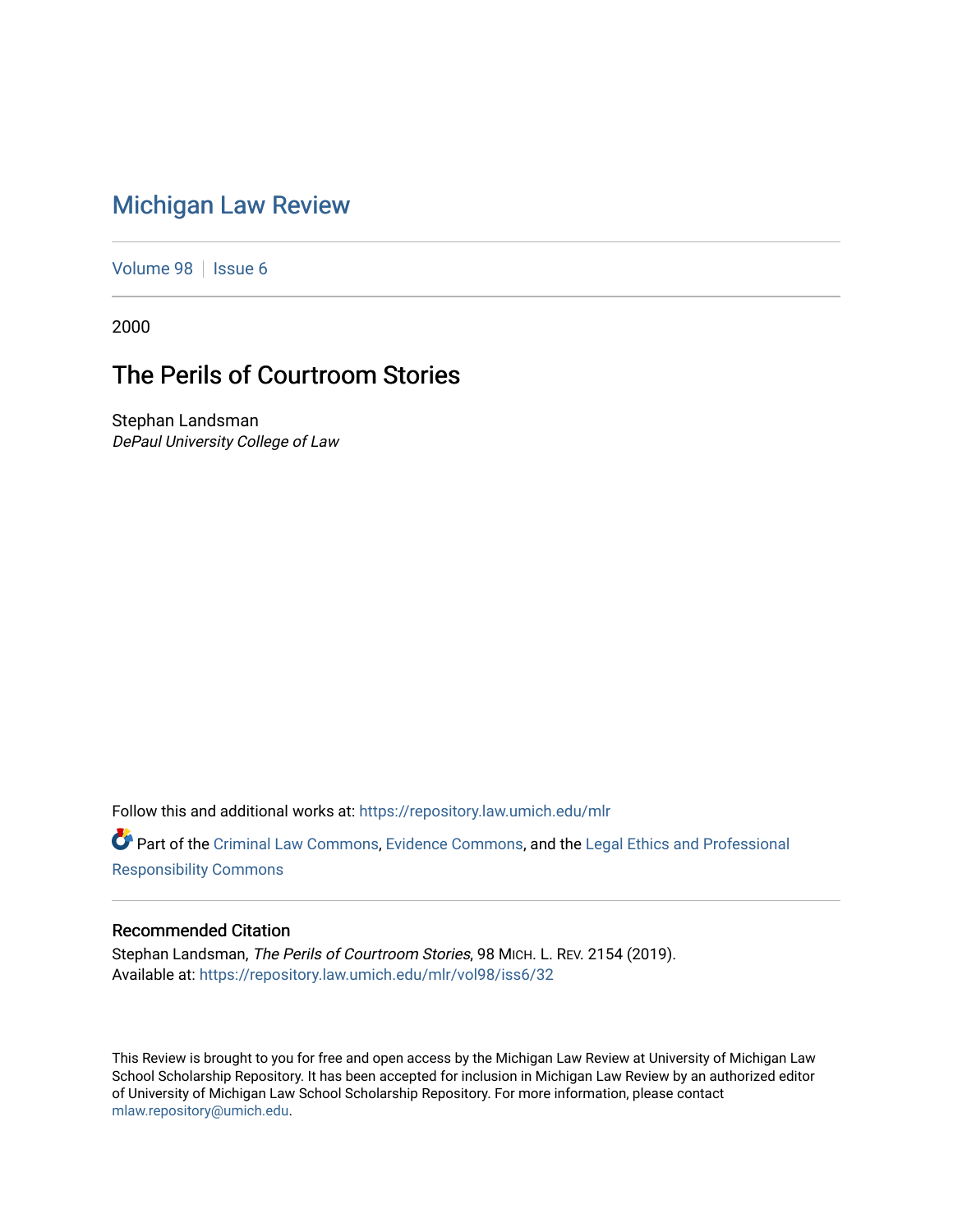## THE PERILS OF COURTROOM STORIES

### Stephan Landsman\*

THE CRIME OF SHEILA MCGOUGH. By Janet Malcolm. New York: Alfred A. Knopf. 1999. Pp. 161. \$22.

## I. ONCE UPON A TIME - THE ALLEGEDLY SAD TALE OF SHEILA MCGOUGH

As Janet Malcolm<sup>1</sup> tells it, Sheila McGough was a middle-aged single woman living at home with her parents and working as an editor and administrator in the publications department of the Carnegie Institute when she decided to switch careers and go to law school. She applied and was admitted to the then recently accredited law school at George Mason University. After graduation, she began a solo practice in northern Virginia that involved a significant amount of stateappointed criminal defense work.

In 1986, approximately four years after her graduation from law school, McGough received a call requesting assistance from an incarcerated arrestee named Bob Bailes. From the very start, McGough's assistance to Bailes was unorthodox. Immediately upon meeting him at the Fairfax County, Virginia, lockup, she decided that his apparent poor health warranted her taking the unusual step of personally signing as guarantor for his bail. McGough said of this decision:

What I did was something lawyers never, never do. I didn't go out of my way to tell anybody I had done that. It was just so unprofessional  $\dots$  I would not have committed crimes for my clients. But anything that was just risking my time and my money  $-$  if I had it  $-$  I would not hesitate to do. [p. 34]

<sup>\*</sup> Robert A. Clifford Professor of Tort Law and Social Policy, DePaul University College of Law. B.A. 1969, Kenyon; J.D. 1972, Harvard. - Ed.

<sup>1.</sup> Janet Malcolm is a Czech-born American journalist whose parents fled their homeland when she was four, in 1939. She has, for many years, been one of the leading writers on the staff of The New Yorker magazine. A series of her articles have been turned into provocative and high-profile books. These have included her volume about Freudian psychiatry and the iconoclastic psychiatrist, Jeffrey Masson, entitled IN THE FREUD ARCHIVES (1984); her sharply critical assessment of the work of journalist Joe McGinniss regarding the case of convicted murderer, Jeffrey MacDonald, entitled THE JOURNALIST AND TIIE MURDERER (1990); and her biography of the marriage of Sylvia Plafu and Ted Hughes, entitled THE SILENT WOMAN (1995).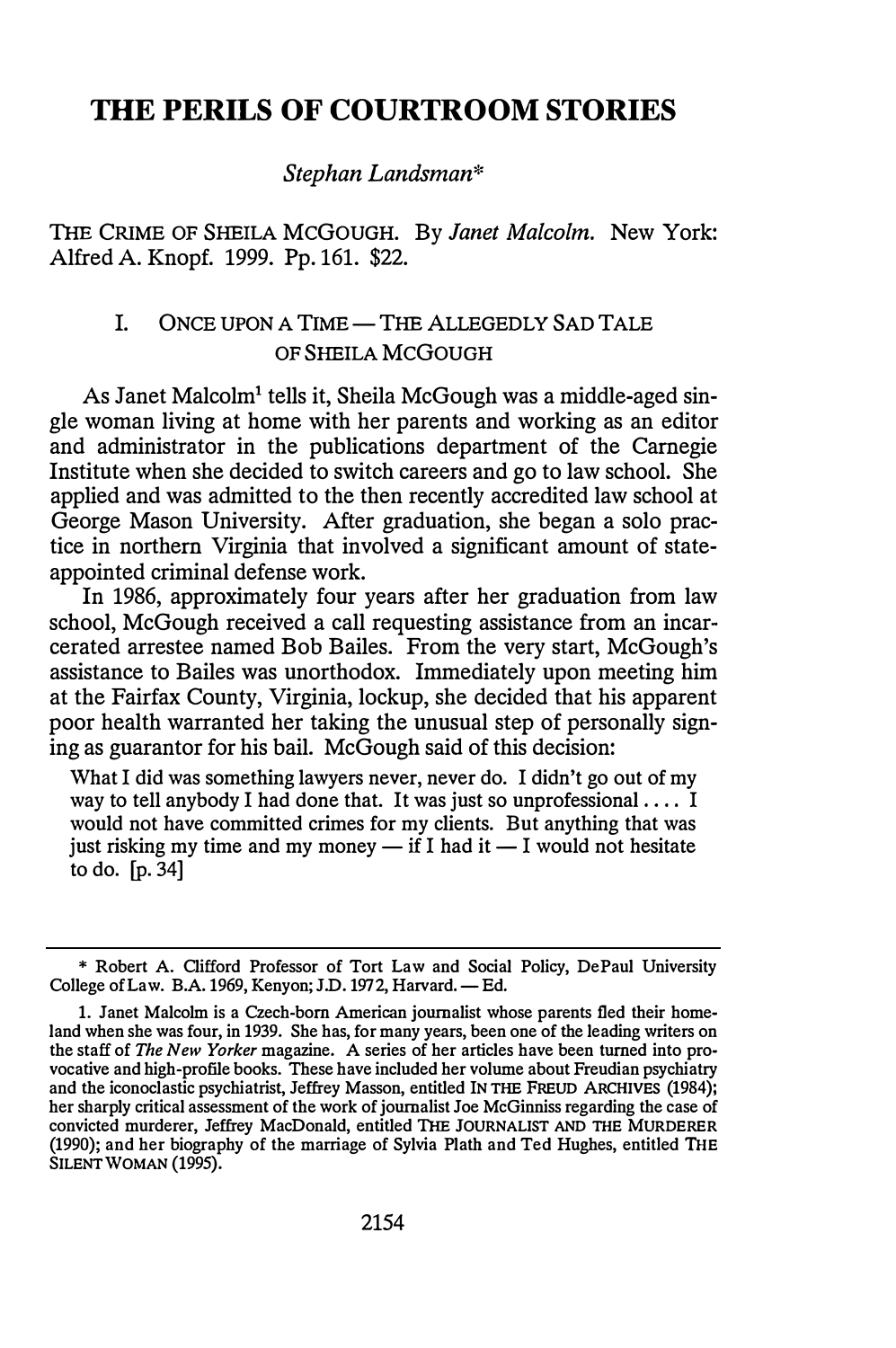McGough thereafter began preparing to represent Bailes at his upcoming federal court trial<sup>2</sup> on charges that he had provided false information to secure a bank loan and used a false social security number in that transaction.

While Bailes was awaiting trial, he conducted a number of business transactions out of McGough's office. These involved negotiations to sell certain allegedly still valid nineteenth-century insurance company charters that were claimed to excuse the holder from the constraints of state regulation or review.<sup>3</sup> On June 18, 1986, two men named Frank Manfredi and Francis Boccagna agreed, through their attorney, Alan Morris, to buy two of the charters for \$900,000 each with a down payment of \$75,000 for both. They were not really the principals in this deal but were "brokers"4 for an investment banker named Kirkpatrick MacDonald. The down payment was wired into Sheila McGough's attorney trust account. McGough immediately drew the funds out of that account, transferring \$70,000 to Bailes and keeping \$5,000 for herself. Although Malcolm does not explore the matter in detail, other transactions involving the sale of charters also took place at around the same time.

In the late summer of 1986, Bailes, represented by McGough, went on trial in the bank fraud case. He was convicted and sentenced to five years in federal prison.<sup>5</sup> The story, however, was far from over. McGough redoubled her efforts on Bailes's behalf. She sought his release from prison by a variety of means. These included what one federal district judge found to be a frivolous attack on the sentence imposed upon Bailes<sup>6</sup> as well as the instigation of a bankruptcy proceeding. In the bankruptcy action, one set of corporations owned by Bailes sought bankruptcy protection while another set of his shell companies requested that the court release him from prison so he could facilitate the payment of their alleged claims. Although it would appear these claims were nothing but shams, McGough worked tirelessly to effectuate the scheme.

<sup>2.</sup> The trial was to be held in the late summer of 1986.

<sup>3.</sup> A lawyer who represented McGough, later described these charters to Malcolm in the following terms: "These guys were buying insurance charters that gave them the right to sell insurance without reserves. That's like printing money. What are they talking about?" P. 72.

<sup>4.</sup> This is the term used by Judge Richard Posner to describe Manfredi and Boccagna in his review of Malcolm's book. See Richard Posner, In the Fraud Archives, THE NEW REPUBLIC, Apr. 19, 1999, at 29.

<sup>5.</sup> See United States v. Bales, 813 F.2d 1289 (4th Cir. 1987) (noting that the defendant used several aliases, including "Bob Bailes" - the name Malcolm uses throughout her book).

<sup>6.</sup> The federal judge who heard this challenge to the sentence, Judge James Turk, was so incensed by its frivolity that he threatened McGough with sanctions for pressing it. Pp. 29- 33.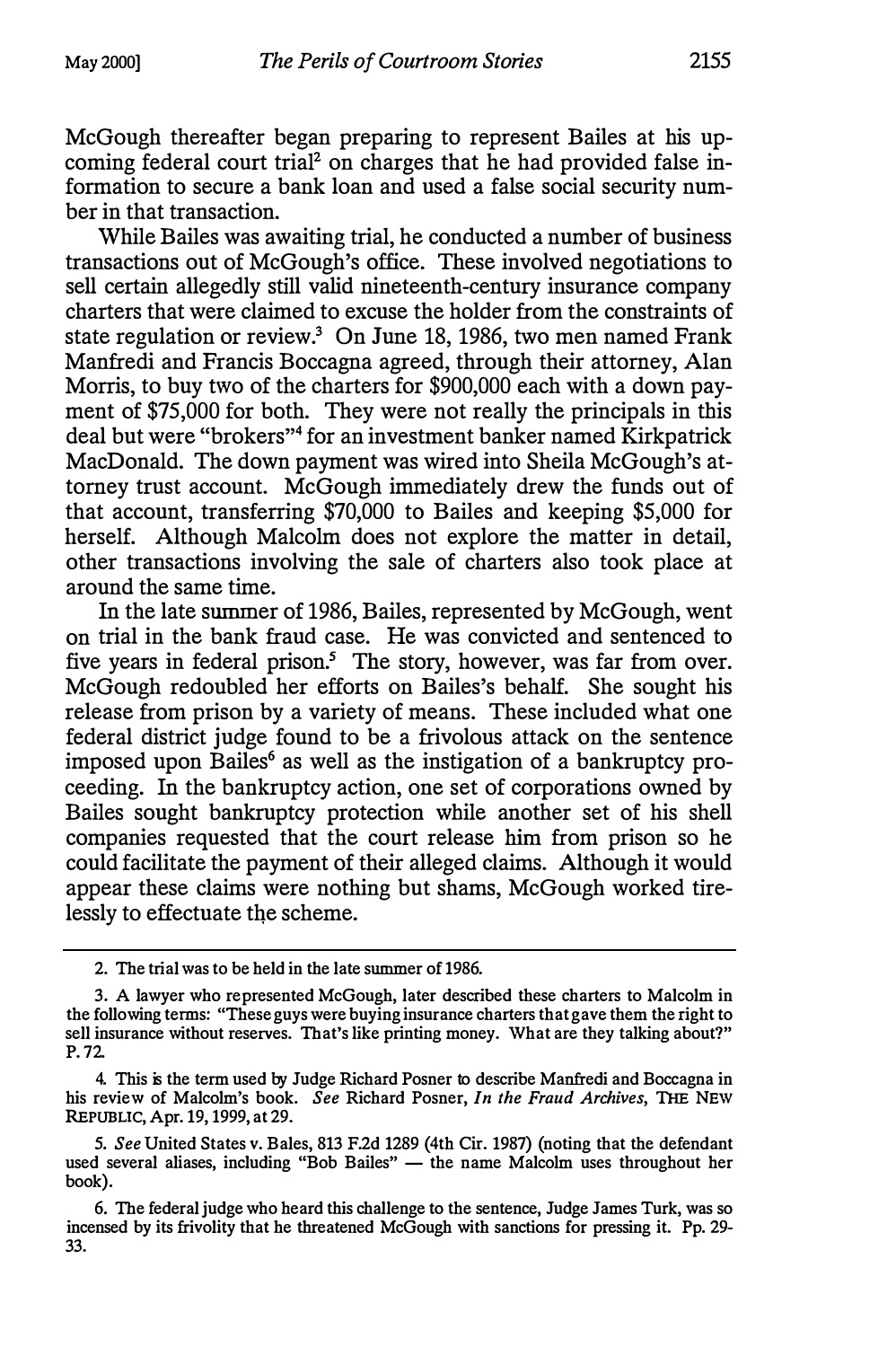Bankruptcy Court Judge George Benson eventually consented to Bailes's release. This, however, could only be accomplished if a federal district court judge would agree to enter an order setting the defendant at liberty. The first judge McGough approached, Judge Charles Richey, agreed to the release on condition that the United States Attorney's office assent. The United States Attorney was then preparing a second, much more serious case against Bailes<sup>7</sup> and apparently would have opposed freeing the prisoner. Rather than accept this decision or enter negotiations with the United States Attorney's office, McGough approached a second federal district court judge, Stanley Harris, concerning the matter. McGough did not inform Judge Harris of Judge Richey's prior ruling, and Harris issued an order releasing Bailes into McGough's custody. Judge Harris rescinded this order as soon as he learned of the prior, undisclosed Richey ruling. Judge Harris was so disturbed by McGough's behavior that he sought to have her disciplined by the District of Columbia Bar for her conduct.

In 1988, Bailes was tried in a North Carolina federal court for his efforts to sell insurance company charters.<sup>8</sup> The government's case proved so strong and Bailes's defense so weak that in midstream he shifted to an insanity plea. That claim was rejected by the jury, and, upon conviction, Bailes was sentenced to twenty-five years in prison. In the meantime, a number of those either injured or affronted by McGough's behavior during her efforts on Bailes's behalf began civil proceedings against her. The first to proceed was the investment banker, MacDonald, who had lost \$75,000 in the escrow deposit incident in June 1986. He brought suit against McGough in 1987 to recover his lost funds. Included as a defendant in this action was the insurer that had provided McGough with Errors and Omissions insurance. Shortly before trial, in the fall of 1988, MacDonald settled with the insurance company, receiving \$75,000. One remarkable event in the civil action was the proffer of apparently forged documents by the defense immediately before the case was to go to trial. Who had forged the documents never became clear, but the most likely candidate was Bailes. Later disclosures, however, suggested that McGough may have been involved, at least insofar as seeking to get the forgeries notarized long after their alleged execution date.

In October of 1988, MacDonald took the next step in his campaign against McGough by seeking her disbarment in Virginia. Other barrelated complaints were then being processed, including that made by Judge Harris. The United States Attorney's office in Alexandria,

<sup>7.</sup> This is the case that would be tried in a North Carolina federal court in 1988.

<sup>8.</sup> See United States v. Bailes, Nos. 88-5172, 88-5674, 1991 U.S. App. LEXIS 12199, at \*1-2 (4th Cir. June 14, 1991).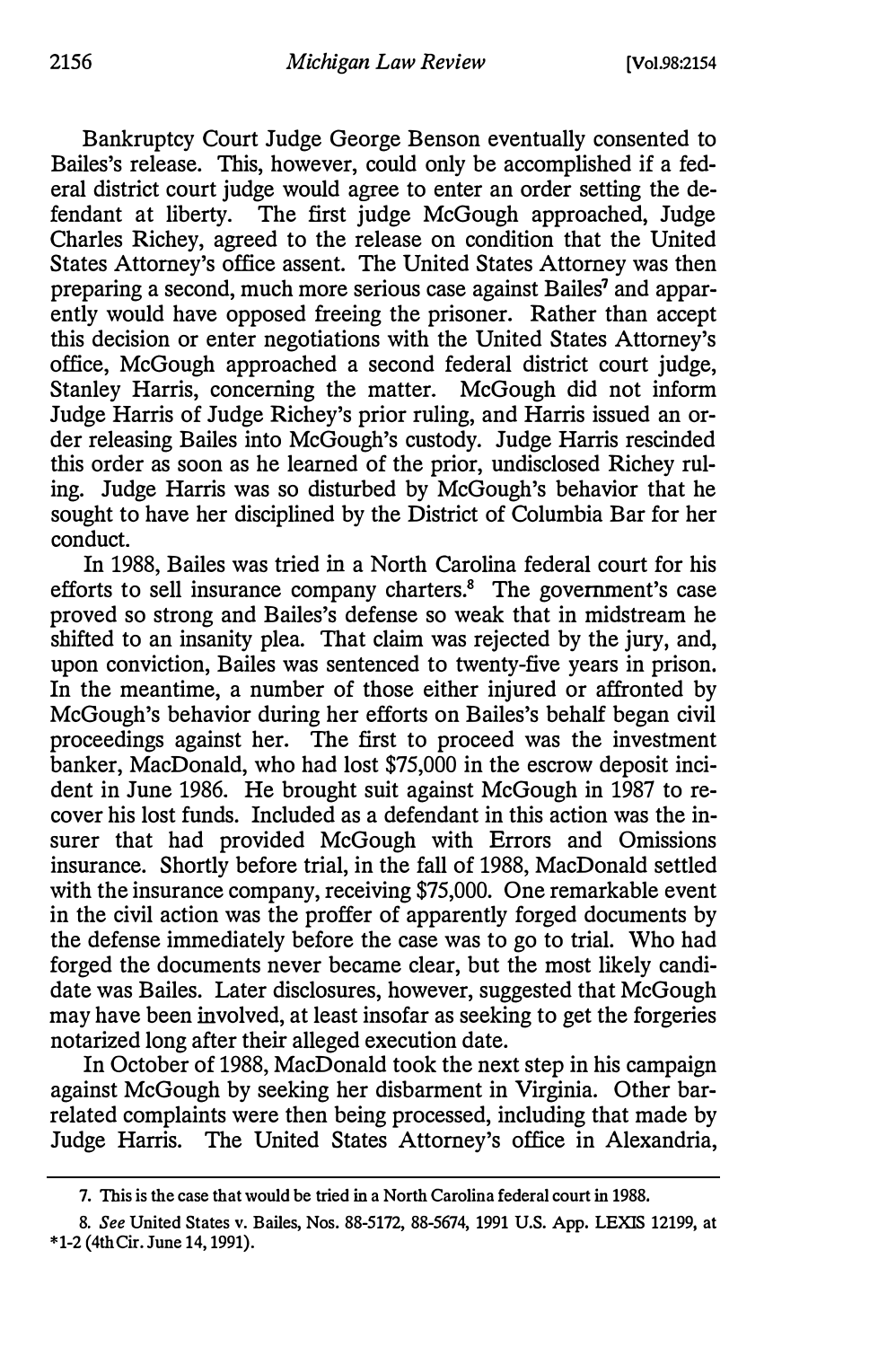Virginia, responded to all this by initiating a grand jury inquiry into McGough's conduct. The grand jury proceedings resulted in McGough's being indicted on fifteen felony charges.

McGough's criminal trial took place in 1990, and addressed charges related to the withdrawal of funds from her escrow account, her behavior in the bankruptcy proceedings, and a number of other matters.<sup>9</sup> The federal prosecutor, Mark Hulkower, subpoenaed more than fifty witnesses for the case (although not all were called to testify). Among those who gave evidence against McGough were four judges, including federal district court judges Richey and Harris, who had been entangled in the bankruptcy scheme.

At the heart of the case against McGough was the withdrawal of the \$75,000 MacDonald deposit from her trust account. The "brokers" Manfredi and Boccagna, as well as their attorney, Morris, all testified that this withdrawal was in direct violation of their understanding with McGough that the funds would be held in escrow until the two \$900,000 deals were consummated. The credibility of these three witnesses was open to question since each was serving or had served time in prison, and two (Manfredi and Morris) were disbarred attorneys. Moreover, as Malcolm notes, but as McGough's defense counsel failed to observe, the key telephone conversation concerning the escrow arrangement lasted but one minute  $-$  a suspiciously short time to conduct all the business the government witnesses claimed was handled. MacDonald appeared for the government and reiterated many of his charges against McGough. These were amplified upon by Michael Wyatt, MacDonald's lawyer in the 1987 civil action involving McGough and her Errors and Omissions insurer. Wyatt described the events surrounding the proffer of the forged documents on the eve of the civil trial.

Prosecutor Hulkower's overarching theory was that Sheila McGough had joined Bailes in a series of illegal scams designed to benefit both the attorney and her erstwhile client. In the government's case, however, the motive for McGough's choosing to forsake the role of honest attorney and join forces with her con man client was never made entirely clear. There was some evidence (albeit thin) of a romantic attraction as well as the more prosaic suggestion that the motive might have been greed.

The defense strategy was to attack the credibility of the prosecution's key witnesses and to argue that McGough had done no more than act as a zealous lawyer on behalf of her client, Bailes. This may

<sup>9.</sup> See United States v. McGough, No. 91-5511, 1991 U.S. App. LEXIS 28977, at \*2 (4th Cir. Dec. 12, 1991) (charges enumerated by the court of appeals included conspiracy to defraud, wire and mail fraud, receiving stolen monies and securities, obstruction of justice, witness intimidation, and perjury).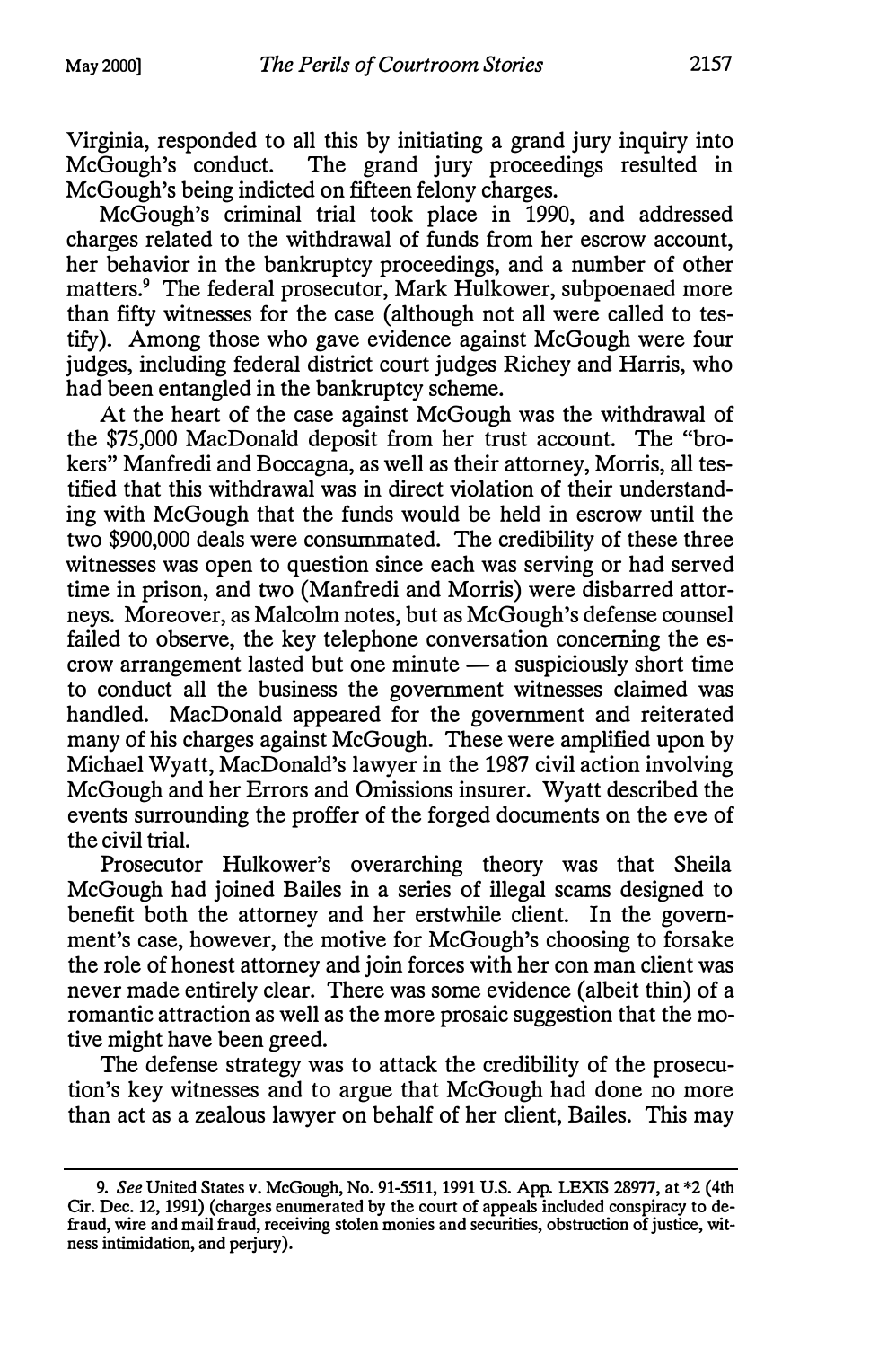not have been a particularly effective defense, but counsel were impeded from any other choice by McGough's refusal to take the stand in her own defense or sanction any sustained attack on Bailes. Her justification for these choices was an assertion that she owed Bailes a continuing duty of loyalty and confidentiality.10 The defense called a series of lawyers to testify in an effort to demonstrate that McGough had acted appropriately in her dealings with Bailes. Among those who testified was McGough's attorney in the 1987 civil proceedings, Kenneth Labowitz. He believed that his client had acted honestly. However, after McGough's criminal conviction, he emphatically asserted that McGough had shown extremely poor judgment in her relations with Bailes, a con man who Labowitz thought had taken advantage of her lack of legal experience, training, and supervision. Three lawyers who had dealings with Bailes also appeared but were not asked whether Bailes had ever tried to swindle them or use their offices and trust accounts for his schemes. (Several would later tell Malcolm that Bailes had done so.)

The jury did not buy the defense's arguments and on November 21, 1990, one day before Thanksgiving, convicted McGough on fourteen of the fifteen felony charges. Of the jury's deliberations Malcolm said: "[T]he jury, evidently needing the afternoon hours for shopping for cranberries and canned pumpkin, reached its verdict by lunchtime after six hours of deliberation" (p. 6). Malcolm says that she, after arduous investigation, came to share a number of McGough's views regarding her conviction. McGough set these out in a letter which stated:

I was a defense lawyer who irritated some federal judges and federal prosecutors in the course of defending a client. The federal prosecutors in my hometown [Alexandria, Virginia] investigated me for four years, and when they failed to tum up anything illegal in what I was doing, they made up some crimes for me and found people to support them with false testimony.... I didn't commit any of the 14 felonies I was convicted of. The U.S. Government office in Alexandria "framed" me. [p. 6]

Malcolm also has harsh words for McGough's defense counsel and the legal system:

Her lawyers had evidently not been up to the task. To win their case, they needed to tell a story at least as compelling as the prosecution's the story, as Hulkower [the prosecutor] neatly summarized it in his opening statement, "of what happens when an attorney violates the first rule of criminal defense and crosses the line from representation of the criminal to participation in his crimes." But no powerful counterstory was ever told by Kohlman and Rochon [defense counsel]. With their

<sup>10.</sup> Bailes died in 1995. This led McGough to decide, or at least so she told Malcolm, that she had been freed from the obligation of confidentiality.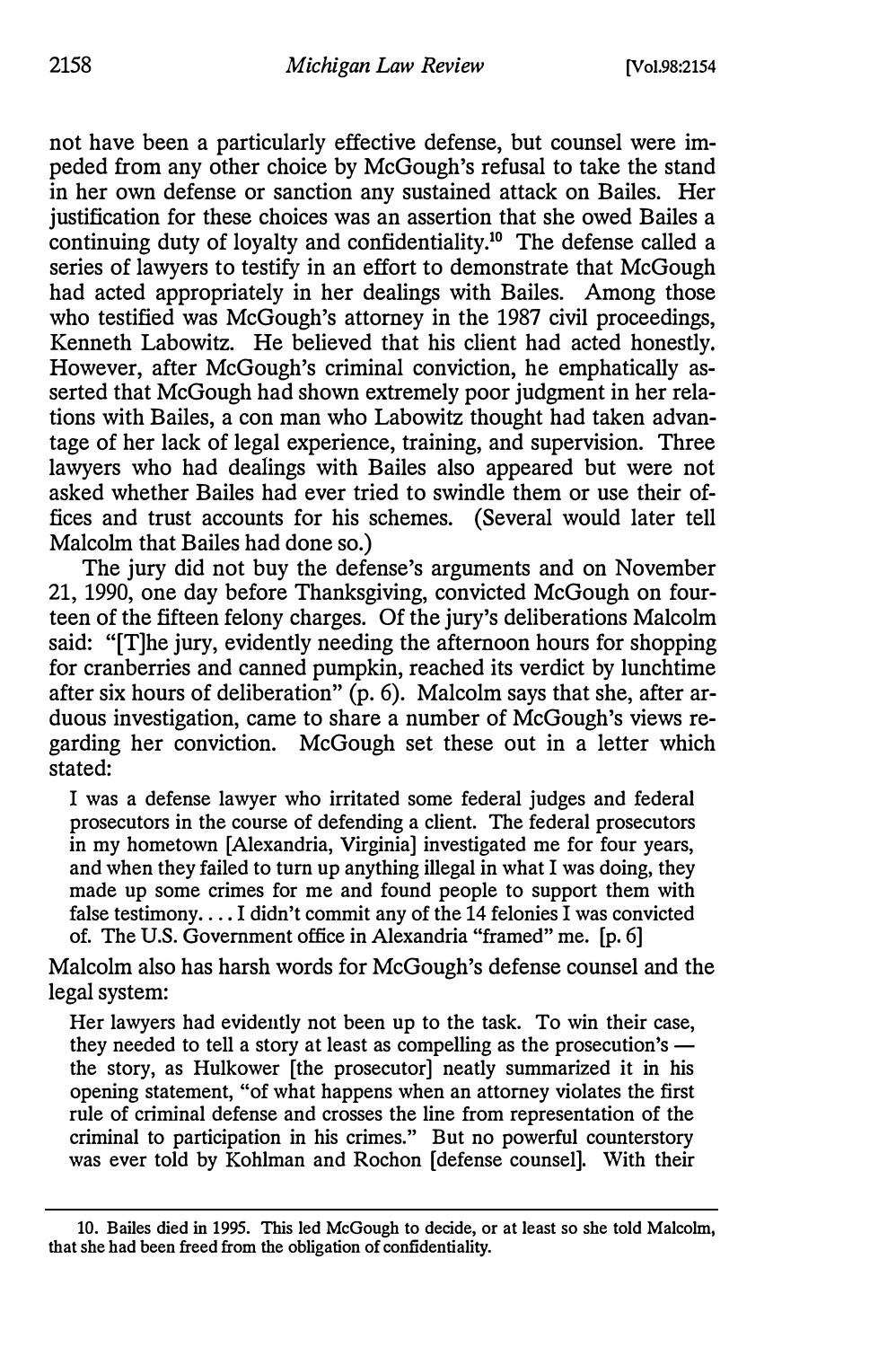hands tied by the double bonds of the rules of evidence and the stubborn silence of their client, they could do little more than rush around putting out little fires in wastebaskets as the entire building burned to the ground. [pp. 11-12]

In the end, Malcolm concluded that McGough was an "exquisite heroine" (p. 161), "a woman of almost preternatural honesty and decency" (p. 6), who through "the heedless selflessness that propelled her downfall has thrown into relief the radicalism of her vision of defense law as a calling for the incorrigibly loyal" (p. 161).

## II. SHOULD WE BELIEVE MALCOLM'S VERSION?

There are a number of reasons not to accept Janet Malcolm's reconstruction and interpretation of Sheila McGough's story. Some are contained within the story itself while others are highlighted in Judge Richard Posner's assessment of Malcolm's book in a review published in The New Republic in April of last year.<sup>11</sup> The most serious charge leveled by Malcolm is that the government "framed" Sheila McGough. It is not exactly clear what this means, but Malcolm herself appears to reject the charge by declaring:

Sheila has never been able to demonstrate to me that Hulkower and his boss, Henry Hudson, knew she was innocent and prosecuted her all the same. "I can't prove it yet," she wrote in 1996, and she hasn't proved it two years later. While it seems clear to me that Morris and Manfredi and Boccagna testified falsely when they said that Sheila told them she would hold the money in escrow, it isn't at all clear that Hulkower knew this and was cynically supporting a theory he didn't believe in. I think he believed Sheila was Bailes's gun moll and had lied and cheated on his behalf. He had never met Sheila — he didn't know what I know about her character. He professed to find my defense of her pitiful. [p. 110]

With that charge out of the way, two assertions remain: first, that McGough was "almost preternaturally honest"; and second, that the explanation for her conduct was her selfless loyalty to her client.

As to the claim about McGough's honesty, the record Malcolm sets out is not completely convincing. Although Malcolm is fully satisfied on the point, she does discuss at least one instance which draws McGough's candor into question. That incident involved a man named Fred Quarles, who had made inquiries about purchasing one of Bailes's infamous insurance company charters. Quarles had pursued the matter for some time and, as part of his inquiries, eventually asked McGough where Bailes was. The question came shortly after Bailes had been imprisoned pursuant to the 1986 Virginia bank fraud conviction. Apparently to protect the prospects of a deal and/or the reputa-

<sup>11.</sup> See Posner, supra note 4.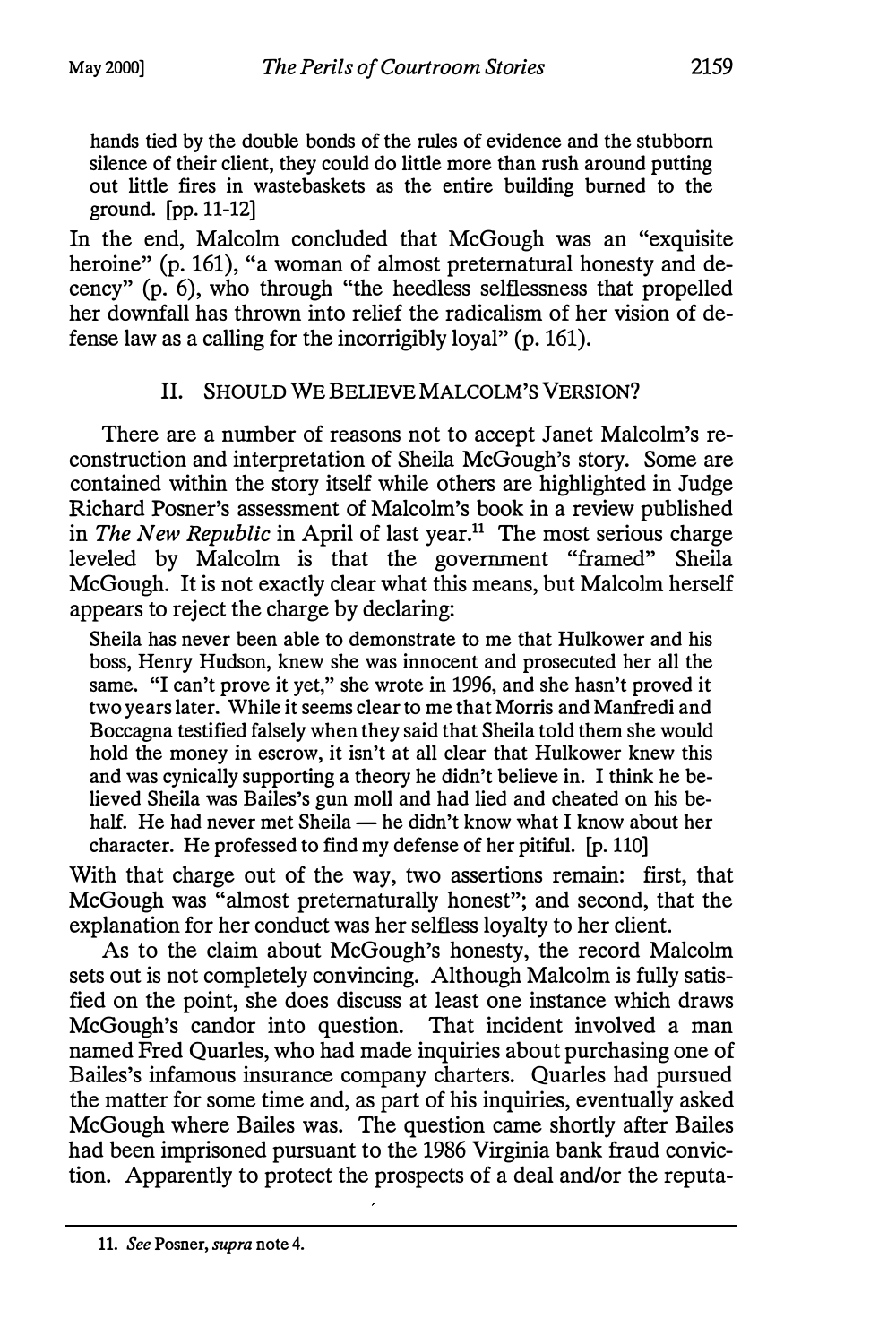tion of a client, McGough lied about Bailes's situation. As she put it when Malcolm confronted her about the matter:

"Quarles told the truth. I did mislead him," Sheila said.

"What did you say!"

"Yes, I told Quarles that nothing was final, that things were on appeal. That wasn't truthful. I did try to mislead him. All I can say in my defense is that I didn't want to give out damaging information about a client without his permission. A more experienced attorney would have found a better way of doing this. I didn't do it well. He took me by surprise, and instead of a generic, lawyerlike answer like, 'Oh, I don't ever give out information about a client,' I misled him. I wasn't under oath. It wasn't illegal. But I should have done it differently." [p. 129]

This anecdote suggests that truth was no real obstacle when Bailes's (and perhaps McGough's) interests were at stake. Despite this evidence, Malcolm chose to cling tenaciously to her belief that McGough was extraordinarily honest. Her spin on the Quarles matter is revealing, if unpersuasive. Malcolm says of the incident: "Her confession to me that she had misled Quarles was only further evidence of her honesty. She could have fudged or equivocated, but she had chosen to tell the shameful truth about herself" (p. 130). Confession may be good for the soul, but it is not proof of thoroughgoing honesty. This seems a weak defense and one that is strained beyond the breaking point when reconsidered in light of Judge Posner's disclosures, to be considered below.

What remains of Malcolm's claims is the assertion that McGough was guided in her actions by a selfless loyalty to her client, Bob Bailes. It is true that McGough seems, in Malcolm's telling of the story, extraordinarily, even self-sacrificingly, loyal. Yet much of what Malcolm describes as noble loyalty may equally well be described as muddleheadedness or downright stupidity. McGough took every opportunity to help her client sell his plainly suspect insurance charters, manipulate the system to escape confinement, and achieve a number of other self-serving ends. She let him pursue his dubious business out of her office and use her trust account without constraint or review. She told misleading stories on his behalf and did whatever seemed necessary to get the bankruptcy scheme to work. At a minimum, her conduct was careless and irresponsible. Even Malcolm is forced to concede: "It seems unbelievable that someone who had a law degree could be so credulous and so careless" (p. 25). Indeed, it does seem unbelievable.

None of the numerous attorneys Malcolm questioned thought McGough had acted sensibly. Labowitz, her civil counsel, said McGough's "judgment appeared to be flawed. It is inexplicable to me what she was hoping to accomplish when she took some of the actions she took on behalf of Mr. Bailes" (p. 73). He concluded that the escrow transaction, in particular, was handled in a thoroughly unprofes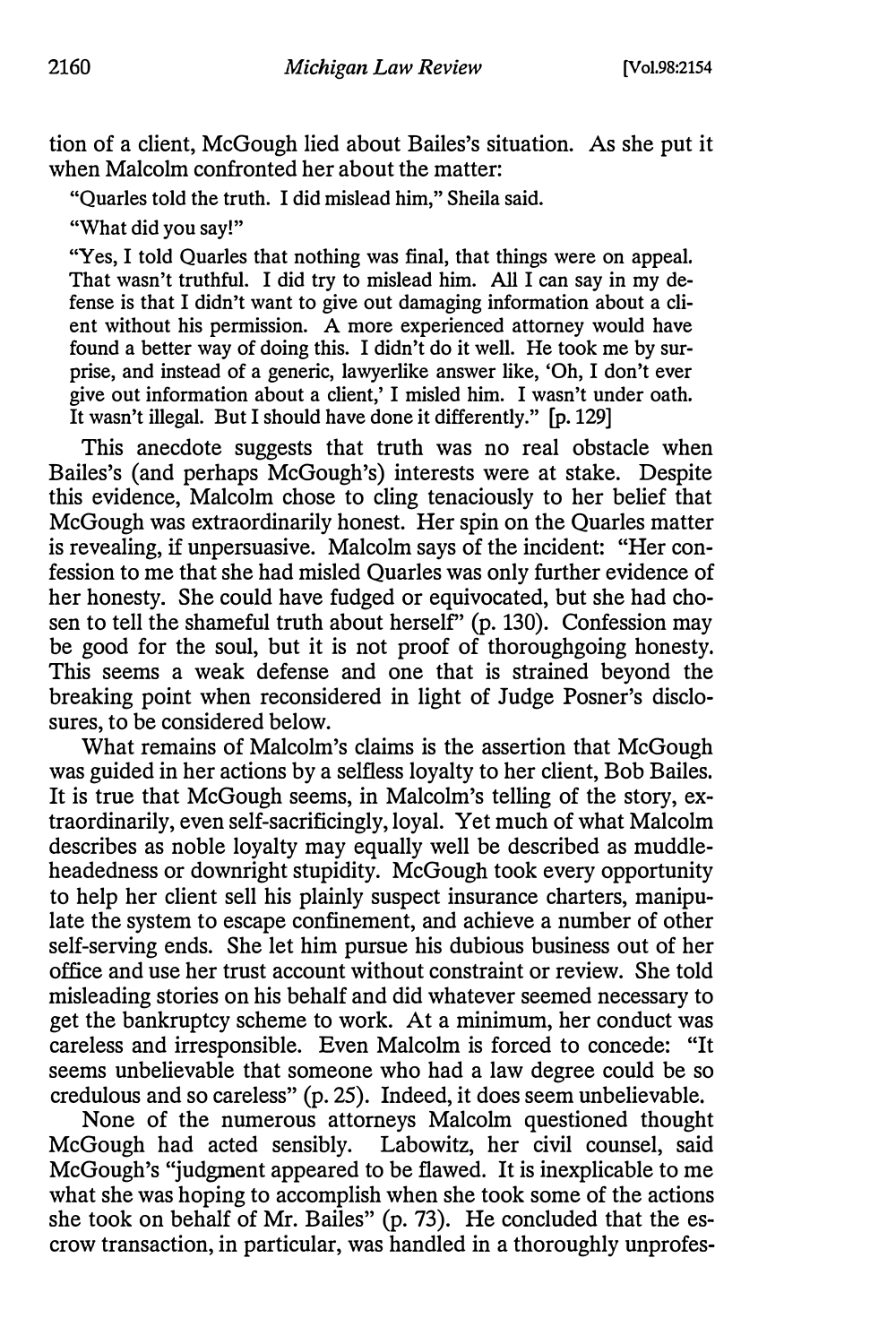sional way. One of her criminal defense lawyers, Gary Kohlman, thought that McGough had performed services for her client "that started stretching the boundaries  $-$  or perhaps went beyond the boundaries" (p. 112). Her other criminal counsel, Mark Rochon, said: "What did she do? She simply followed the directions of that idiot [Bailes]. She lacked common sense. She was brand-new out of law school, with no supporting network of lawyers to temper her judgment" (p. 123). William Sheffield, an attorney whom Bailes had tried to manipulate in precisely the same way as he did McGough, barred Bailes from wiring funds into his trust account and confronted Bailes when he disregarded Sheffield's instructions.

Sheila McGough's failure to control Bailes and her advocacy on his behalf seem far more like gullible naïveté than noble self-sacrifice. It harmed not only McGough, but a number of others who had dealings with Bailes. The record Malcolm advances fairly shouts this conclusion. Moreover, when anyone other than McGough is single-mindedly or dogmatically devoted to an objective, Malcolm is immediately suspicious. This was certainly the case with respect to Malcolm's assessment of the investment banker MacDonald. His long and unrelenting pursuit of McGough is presented as questionable, and he is, throughout Malcolm's book cast in an unflattering light. His passion for revenge or justice (depending on how one looks at it) seems far less objectionable and dangerous than McGough's zeal on Bailes's behalf.

Malcolm, perhaps inadvertently, provides a number of alternatives rather than noble zeal, to explain McGough's actions. One of the most intriguing is that McGough undertook her efforts on Bailes's behalf out of a sense of guilt at having botched his defense in the Virginia bank fraud case. As McGough herself put it:

"Where I blundered was to take on legal matters I wasn't prepared for," she said. "I should have just said no. It was an error of pride. I was flattered by Bobby's trust in me. But I didn't have the proper experience, and I didn't represent him adequately." [p. 40]

Another possibility is that McGough, because of her naïveté and inexperience, was conned again and again by the artful Bailes. All of her counsel, both civil and criminal, appeared to subscribe to this notion, and it is amply supported by the reports of lawyers who, through bitter experience, were acquainted with Bob Bailes's modus operandi. Alternatively, or in addition, McGough seemed to be experiencing severe mental distress during this period.<sup>12</sup> Her civil counsel, Kenneth Labowitz, said of his client during the run up to the 1987 civil trial: "She was coming apart at the time of the civil case. I mean, emotionally. It was unpleasant to watch" (p. 73). There is good reason to sus-

<sup>12.</sup> I would like to thank my wife, Janice Toran, for bringing this point to my attention.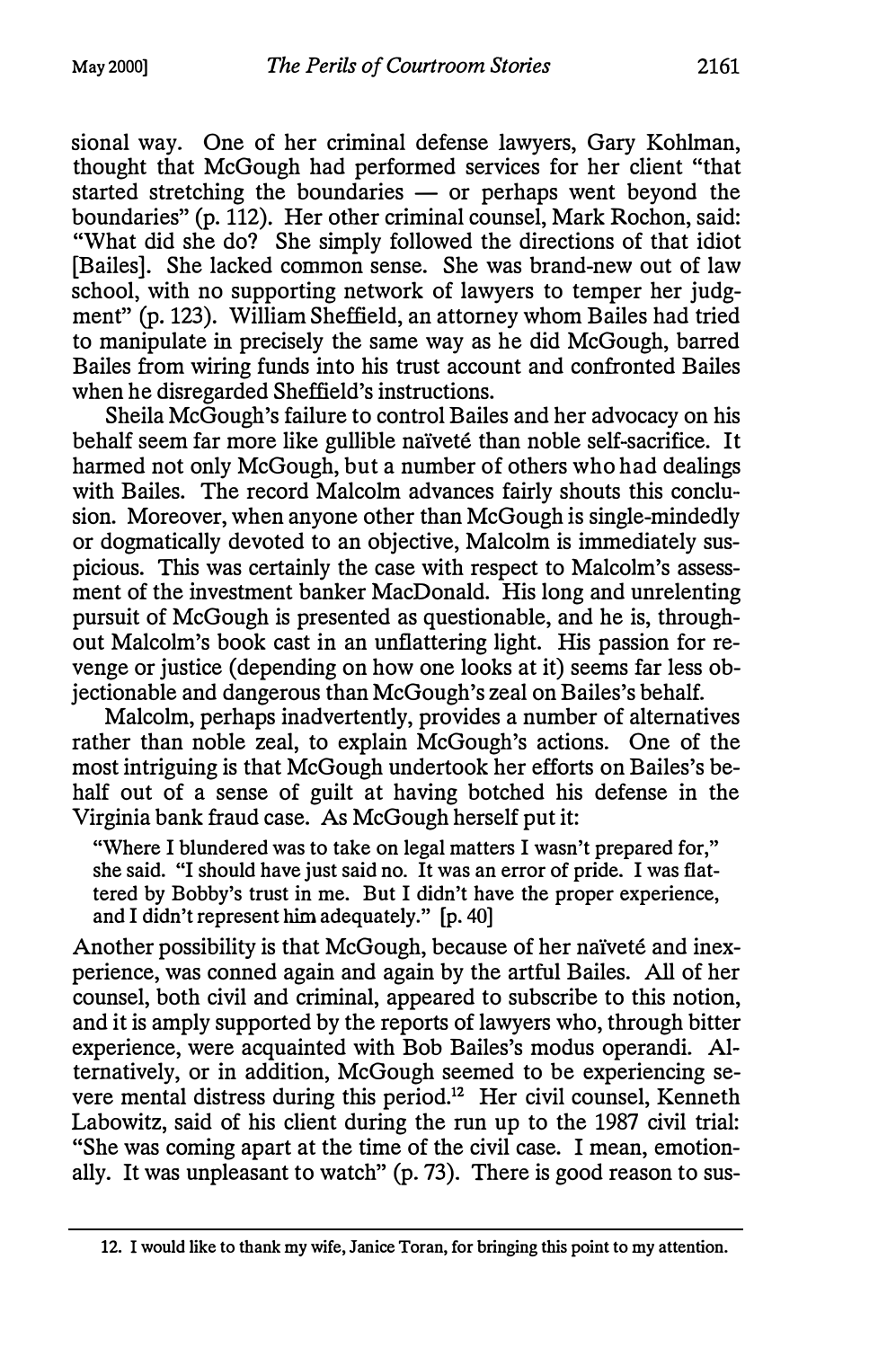pect that her choices in relation to Bailes's affairs were the product of emotional pressures that deprived her of sound judgment.

Judge Richard Posner has written a lengthy review of The Crime of Sheila  $McGough$ <sup>13</sup> As a part of his assessment of the book, he undertook an independent examination of the record in McGough's case. What he reports having found in that record raises additional questions about McGough's honesty and Janet Malcolm's interpretation of the case. Posner concludes that "the evidence taken as a whole leaves little doubt of McGough's guilt,"14 and that Malcolm's description of it should, most fairly, be described as "fiction" rather than reportage.<sup>15</sup>

Posner notes a substantial number of instances of McGough's untruthfulness or fraud — instances not reported by Malcolm. Among these is the fact that MacDonald's lawyer in the original charter deal, a man named Blazzard, testified at McGough's trial that two weeks after the \$75,000 was wired into McGough's trust account, he spoke with her and she assured him that the money was still being held in escrow in the account.<sup>16</sup> Blazzard's testimony appears to provide independent evidence, by a credible source, of McGough's dishonesty regarding the escrow arrangement. Charges of dishonesty are reinforced, according to Posner, by McGough's denial during pretrial depositions in the MacDonald civil suit "that she had represented Bailes in connection with the sale of the insurance charters."<sup>17</sup> Posner also notes that MacDonald's \$75,000 was not the only deposit removed by McGough from her trust account and divvied up with Bailes during the course of the insurance charter scam. Two \$25,000 deposits, one paid by a man named Johnson, and the other by two investors named Irwin and Sali, were both removed from the account and shared out between McGough and Bailes. In both cases the depositors said they had been assured that the funds would be held in escrow until various charter deals were concluded. When Sali sought return of his deposit, "McGough threatened to sue him and to have him arrested."18

Posner also focuses on McGough's exceedingly troubling behavior during what he calls the "fantastic scheme"<sup>19</sup> to free Bailes by means of a bankruptcy proceeding. As he puts it: "McGough not only prepared numerous pleadings and motions in these fraudulent proceedings, but also procured and paid lawyers to represent the sham credi-

- 15. Id. at 34.
- 16. See id. at 29-30.
- 17. Id. at 30.
- 18. Id.
- 19. Id.

<sup>13.</sup> See Posner, supra note 4.

<sup>14.</sup> Id. at 32.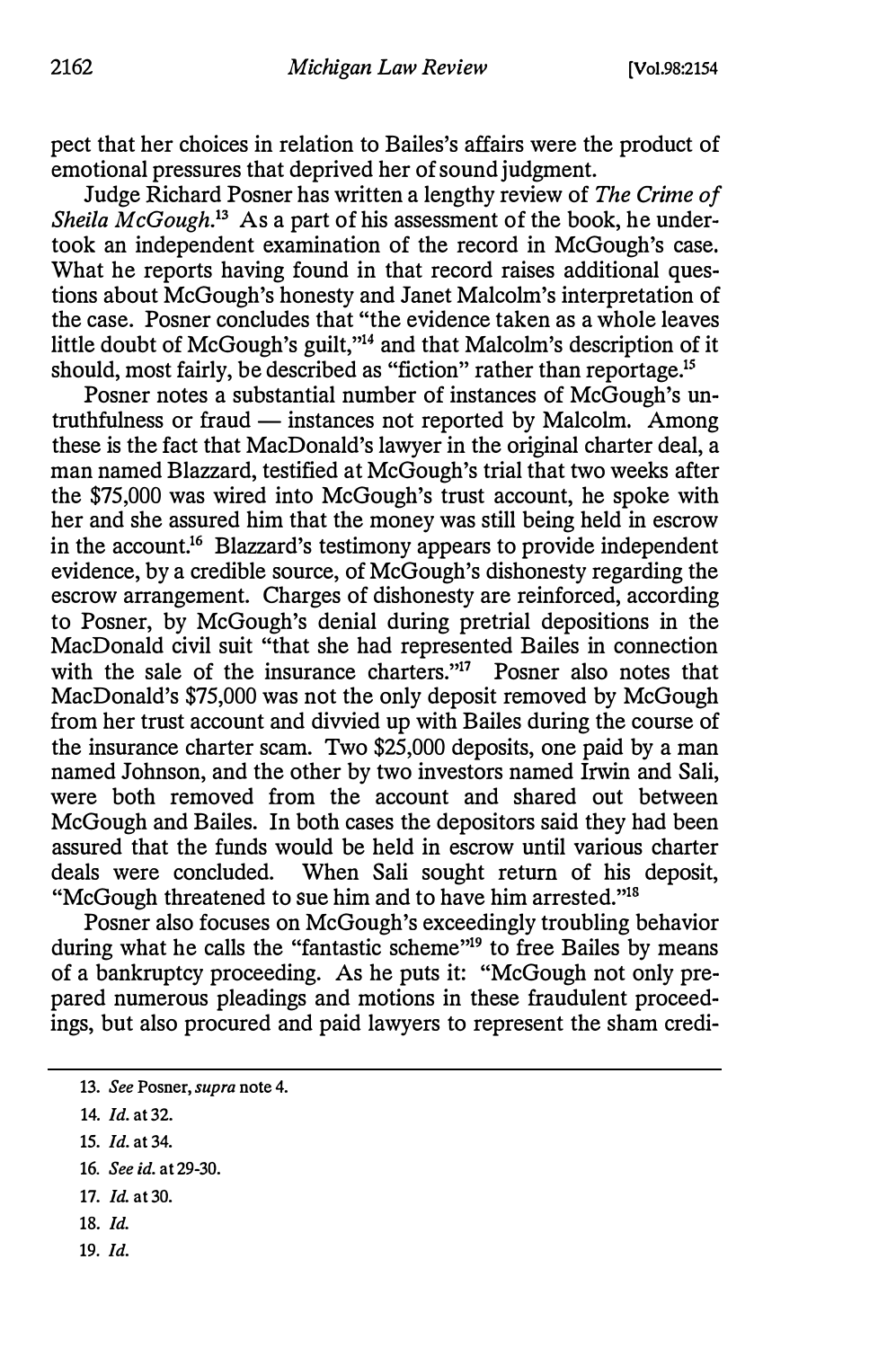tors."20 Judge Posner's assessment of the record raises profound questions about whether we should accept Malcolm's description of the matter. It seems far more likely than not that the prosecution and jury got the case right.

#### III. THE MORAL ACCORDING TO MALCOLM

Malcolm sees  $McGough^{21}$  as a paradigmatic case — one that can yield an enormous number of lessons. Malcolm's central concern is with the impact of narrative on courtroom adjudication. What courts and juries do, according to Malcolm, is hear and weigh competing narratives. The most convincing story is the one that wins. Malcolm sees this as profoundly dangerous because the best narrative is not necessarily the truth. The problem starts with language itself, "which proscribes unregulated truth-telling and requires that our utterances tell coherent, and thus never merely true, stories" (p. 4). While in most situations "the line between narration and lying is a pretty clear one" (p. 4), that is not necessarily the case in trials. The rules of evidence and the manipulations of adversarial lawyers blur the factual outline, inhibit the flow of information, and leave the decisionmaker vulnerable to the lure of too neat a tale. These problems are exacerbated by the fact that virtually every witness suffers those small lapses of memory and takes those verbal shortcuts that will make him or her vulnerable to a lawyer's cross-examination and accusations of untruthfulness.

The reconstruction that takes place in the courtroom is more "like ruins than proper buildings; there is never enough solid building material and always too much dust" (p. 19). Malcolm's sense is that lawyers see truth as "a nuisance" (p. 26). This is particularly the case because "truth does not make a good story" (p. 26), and lawyers are constantly striving to fabricate the "good story," one that will win the case. In the end, what helps is used and what is problematic is discarded. Out of this winnowing process, the lawyers shape and fashion their narratives: "Trials are won by attorneys whose stories fit, and lost by those whose stories are like the shapeless housecoat that truth, in her disdain of appearances, has chosen as her uniform" (p. 67). For Malcolm, McGough's case is an archetypical example of all this  $-$  the prosecution's story fit. The tale of a renegade lawyer who crossed the line was more attractive than the defense's hobbled contentions about loyalty, although Malcolm was convinced that the latter was indeed true.

<sup>20.</sup> Id.

<sup>21.</sup> See United States v. McGough, No. 91-5511, 1991 U.S. App. LEXIS 28977, at \*2 (4th Cir. Dec. 12, 1991).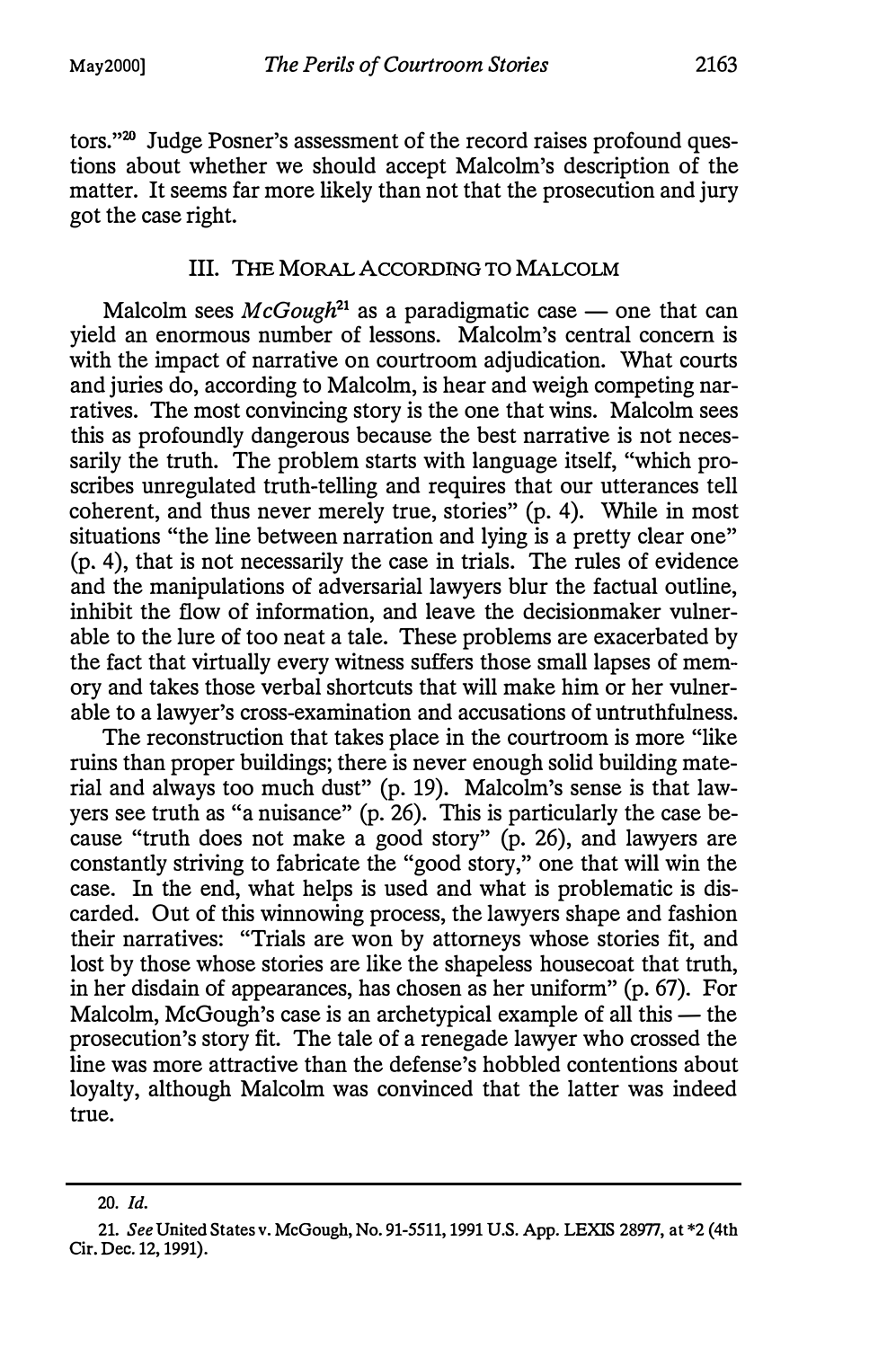The implications, according to Malcolm, are dire: "Law stories are empty stories. They take the reader to a world *entirely* constructed of tendentious argument, and *utterly devoid* of the truth of the real world, where things are allowed to fall as they may" (pp. 78-79; emphases added). In this view, biased argument rules over the facts. There is no chance for factually based assessment, and the lawyers' reconstructions blot out the underlying reality. The jury is left guessing. One would think that these conclusions damn the system beyond any hope of redemption, yet Malcolm is, at least slightly, more circumspect:

The method of adversarial law is to pit two trained palterers against each other. The jury is asked to guess not which side is telling the truth  $-$  it knows that neither is  $-$  but which side is being untruthful in aid of the truth. No one has thought of a better system, but everyone who has participated in it — whether as defendant, defense lawyer, plaintiff, plaintiff's lawyer, prosecutor, judge, or juror - has gained a sense of its cynicism and absurdism. [p. 79]

These are weighty charges. It is hard to know what to make of the caveat "no one has thought of a better system," but implicit in Malcolm's argument would seem to be the suggestion that any procedure which leaves participants with a sense that the process is a cynical hoax and essentially absurd cannot be one that is likely to endure.

Malcolm draws several further lessons from her examination of McGough's case. She sees in McGough's story a set of insights about lawyers. The key to legal success is the ability to tell a good story, and those who can best manipulate the evidence triumph. Such is the case with McGough's prosecutor, Mark Hulkower. When faced with factual inconsistencies, he simply designed an effective cover story: "[I]n [his] capable hands ... the narrative beautifully held. Hulkower simply wouldn't allow the inconsistencies to impede the progress of his story" (p. 24). The silver-tongued advocate, something of a stock character, triumphs and dooms his less talented opponents to defeat. In this world, the merits are of little importance, and the lawyer's cunning is all that really counts — a cynical insight, indeed!

Lawyers are not only amoral mouthpieces, they are self-serving as well. Lawyers "will do almost anything to stay in [judges'] favor" (p. 112). One sees this most clearly, according to Malcolm, at side-bar conferences. In remarks apparently adapted from her own brief essay in a book based on a Yale Law School symposium,<sup>22</sup> Malcolm says that at sidebars "lawyers drop their masks of antagonism and behave like schoolboys in front of the teacher, vying  $\dots$  to impress her" (p. 113). This sycophancy signals a deep disloyalty to or, as Malcolm puts it,

<sup>22.</sup> See Janet Malcolm, The Side-Bar Conference, in LAW'S STORIES: NARRATIVE AND RHETORIC IN THE LAW 106 (Peter Brooks & Paul Gewirtz eds., 1996) [hereinafter LA W'S STORIES].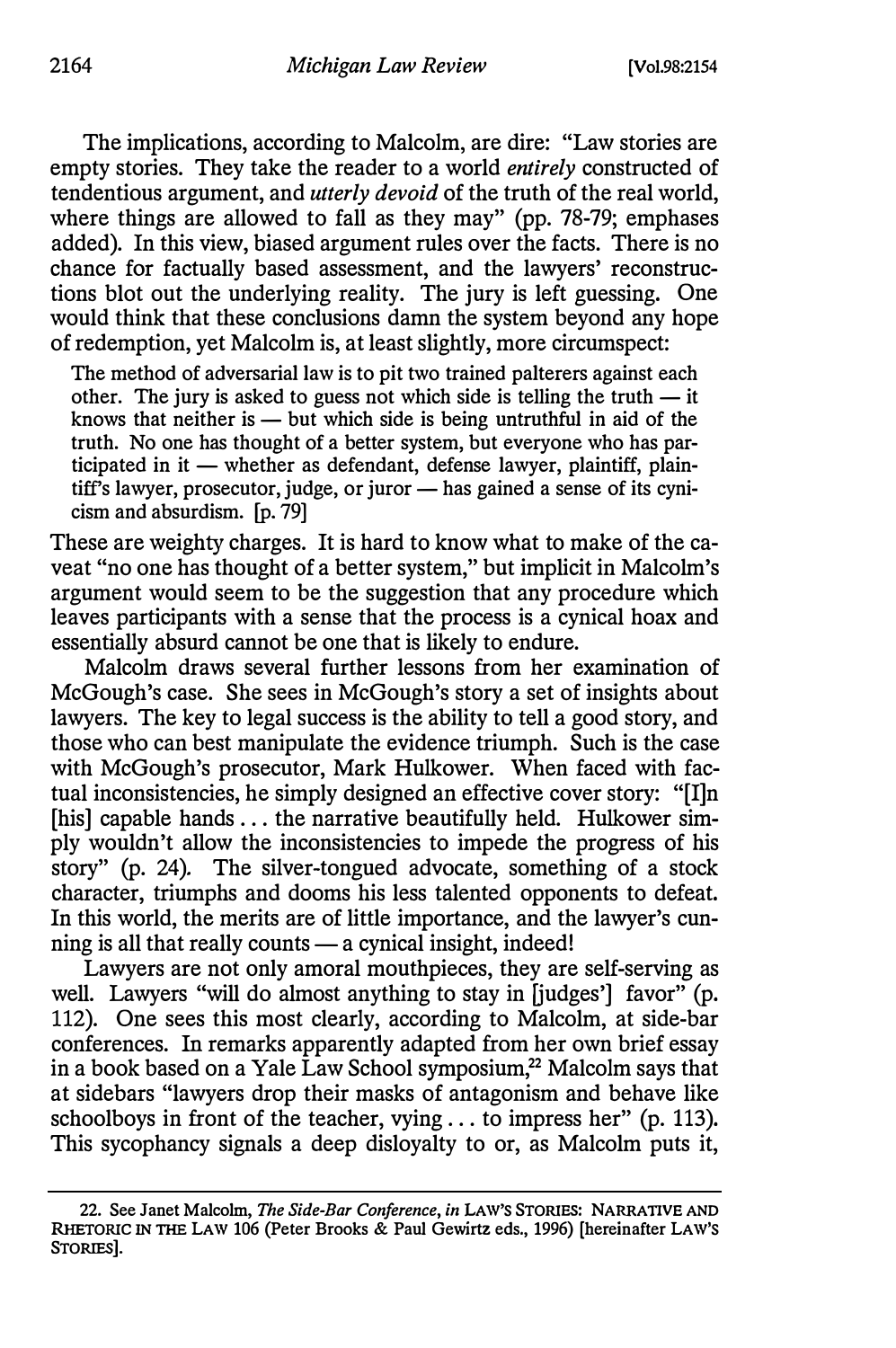betrayal of the client. For most lawyers, unlike McGough, selfpreservation and advancement are placed far ahead of loyalty to or zeal on behalf of a client. All of McGough's lawyers are accused of betrayal. Labowitz, her civil lawyer, takes Malcolm "aback by the coldness" of his remarks about his client (p. 72). Malcolm says: "I had expected the posture of loyalty to hold a bit better than this" (p. 72). Kohlman and Rochon, McGough's criminal defense counsel, fare no better. Kohlman suggests to Malcolm that McGough may have transgressed the boundary of propriety in her efforts on Bailes's behalf. In this suggestion, Malcolm sees Kohlman straying "across the line, separating loyalty tempered by honesty from careless betrayal" (p. 112). Rochon, too, "subtly undermined Sheila" in his remarks to Malcolm and, hence, joined Kohlman in the ranks of betrayers. As Malcolm sees it, in a system dedicated to dissembling narratives, it is not surprising to find lawyers who pay no more than lip service to their clients.

Malcolm's third major target is the jury. McGough's jury is depicted as shamefully uninterested in getting at the truth in the case before them. After six hours of deliberations, at least part of which were held on the day before Thanksgiving, they decided to convict on fourteen of the fifteen charges. Malcolm suggests (without any cited evidence) that their motivation for deciding was a desire to get on with holiday grocery shopping. She later suggests that the same jurors (again without any articulated proof) disregarded the testimony of a particular black defense witness because they were an "all-white Alexandria [Virginia] jury" and that similar "testimony might have impressed a New York jury" (p. 36). All of this is consistent with Malcolm's vision of the jury system in general. Late in her book, she writes:

The jury system is posited on the idea that people are capable of suspending their normal state of having a fixed opinion about everything and allowing new ideas to penetrate the defenses of their old ones. But this is like believing people capable of suspending the peristaltic motion of their stomachs. It is like imagining a ballpark filled with placidly neutral spectators. Every juror listens to the testimony through the filter of his preconceptions and as a (conscious or unconscious) rooter for one side or the other. The recognition of this actuality is what gives jury selection its tense atmosphere and has, in our culture of store-bought horse sense, created an industry of experts on jury selection, to whom each side now runs for help whenever it can afford to do so. [p. 131]

In the end, Malcolm constructs, out of her reading of McGough's case, a devastating portrait of the justice system: beguiled by stories, misled by lawyers, and in the hands of dogmatically closed-minded jurors.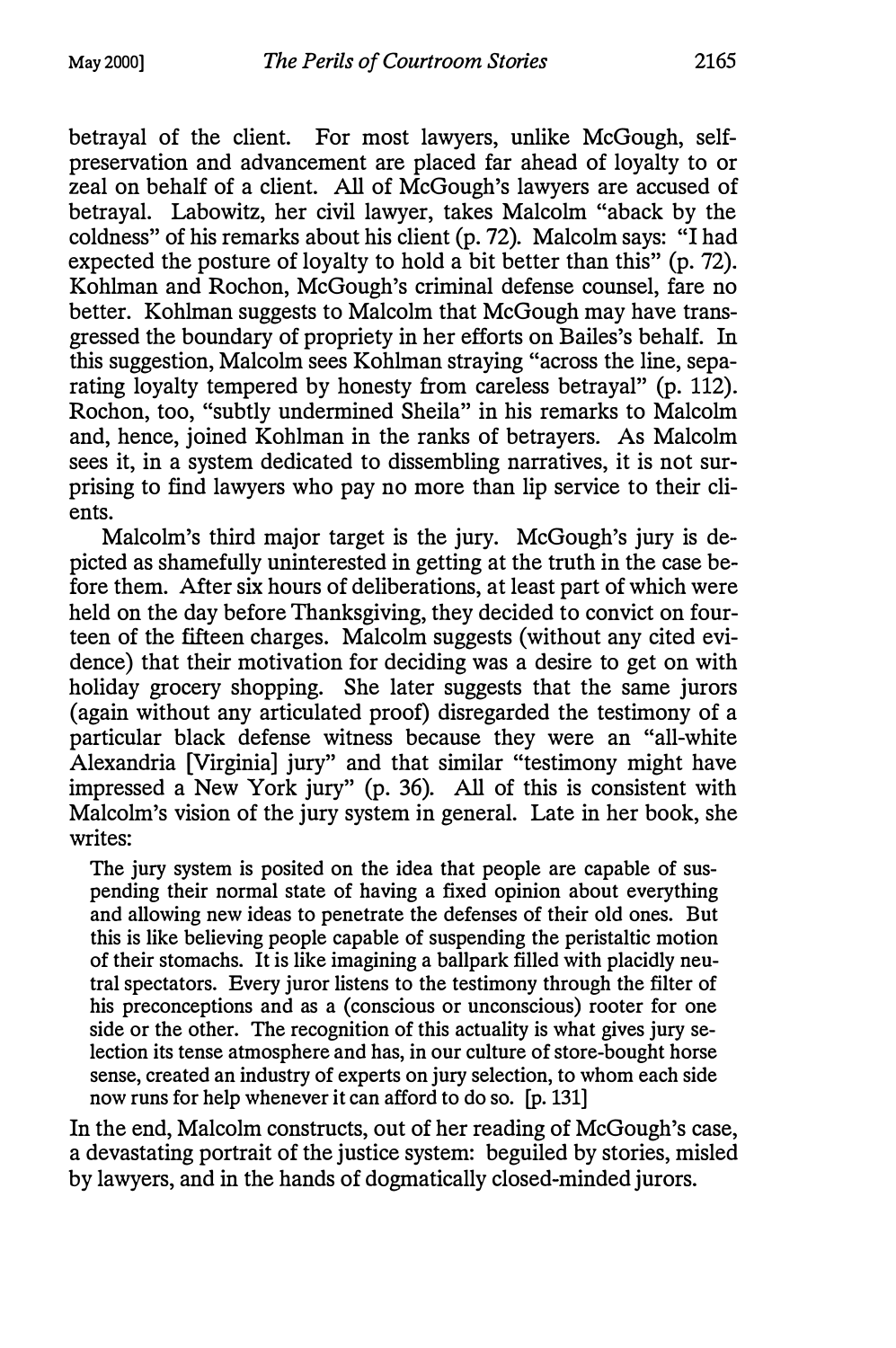### IV. DOES MALCOLM GET IT RIGHT?

Malcolm's work does touch a nerve. Ours is a time seemingly preoccupied with the idea of narrative. The importance of stories to cases has even been remarked on by the United States Supreme Court. In the 1997 decision, Old Chief v. United States,<sup>23</sup> Justice Souter, writing for a closely divided court, emphasized the importance of judicial recognition "of the offering party's need for evidentiary richness and narrative integrity in presenting a case."<sup>24</sup> The lawyers on each side of a criminal case are, according to the Court, entitled to tell their stories, more or less, in their own way. Their evidentiary offerings are to be treated as having a "force beyond any linear scheme of reasoning. "25 The natural and appropriate result of each lawyer's storytelling is that "as its pieces come together, a narrative gains momentum, with power not only to support conclusions but to sustain the willingness of jurors to draw the inferences  $\dots$  necessary to reach an honest verdict."<sup>26</sup> The prosecution's obligation in criminal cases transcends a syllogistic presentation to encompass the telling of "a story of guiltiness."<sup>27</sup>

All of this seems to verify Malcolm's charge that the law cares more for stories than for truth. Yet, Old Chief is not a case empowering lawyers as storytellers, but one *imposing limits* on the scope of storytelling. The Court bars the prosecution's introduction of a somewhat detailed description of the defendant's prior conviction and insists on the use of a defense-proffered stipulation in its place.<sup>28</sup> This was done to avoid prejudice and discourage jurors from formulating too potent a story regarding the defendant's past.

Malcolm uses the story of Sheila McGough to indict storytelling in the courtroom. In the burgeoning literature on storytelling, there has been a robust debate about the merits of attacking the legal system by means of stories.<sup>29</sup> One needs to search no further than the dispute about the story of Stella Liebeck's injury after dousing herself with an extremely hot cup of coffee purchased at McDonald's, $30$  to glimpse the

30. See Andrea Gerlin, How a Jury Decided that a Coffee Spill ls Worth \$2.9 Million, WALL ST. J., Sept. 1, 1994, at Al.

<sup>23. 519</sup> U.S. 172 (1997).

<sup>24.</sup> Old Chief, 519 U.S. at 183.

<sup>25.</sup> Id. at 187.

<sup>26.</sup> Id.

<sup>27.</sup> Id. at 188.

<sup>28.</sup> See id. at 190·92.

<sup>29.</sup> For discussion of the dangers of this sort of storytelling, see, for example, STEPHEN DANIELS & JOANNE MARTIN, CIVIL JURIES AND THE POLITICS OF REFORM 37-46 (1995), and Daniel A. Farber & Suzanna Sherry, Telling Stories out of School: An Essay on Legal Narratives, 45 STAN. L. REV. 807 (1993).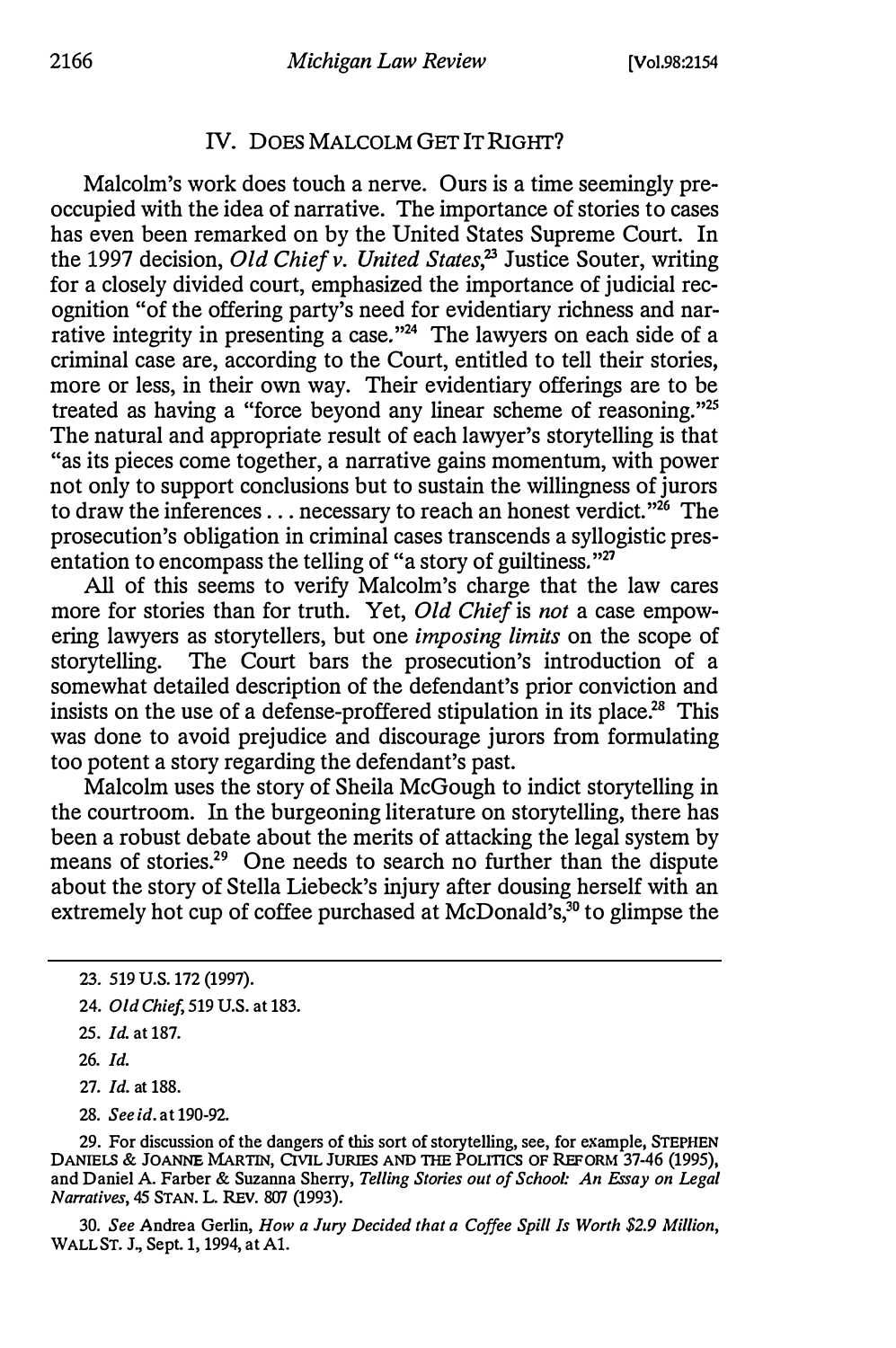nature of the problem. The story of Liebeck's suit and the jury's award of \$2.9 million has been used as "exhibit A" by tort reformers seeking to revamp personal injury law. $31$  Careful examination of the case, however, suggests that the matter is far from simple. It would appear that McDonald's may have handled the problem of coffee burns in a high-handed manner, disregarded a substantial risk to its customers, and been particularly unpleasant in its dealings with the 81 year-old, badly burned Liebeck.<sup>32</sup> In the end, the Liebeck story does not shed an enormous amount of light on the question of tort reform although it generated a considerable amount of heat.

Daniel Farber and Suzanna Sherry have been particularly trenchant in their criticism of the use of narratives as a method of attacking the flaws in the legal system.<sup>33</sup> They have concluded "that stories can distort legal debate, particularly if those stories are atypical, inaccurate, or incomplete."<sup>34</sup> Malcolm's chosen story seems to pose all these problems. As Judge Posner has pointed out, there are substantial questions about the accuracy and completeness of Malcolm's description. These are critically important in determining whether  $McGough$ has anything at all to teach us. Assuming that Malcolm's tale may be relied upon, it remains to be seen whether it is at all typical or representative. If it is a one-of-a-kind phenomenon, it has very little didactic value. A single idiosyncratic anecdote is not proof of anything. Unfortunately, Malcolm makes no effort to place McGough in any sort of context or demonstrate its general applicability. It seems as if she is asking readers to condemn the entire justice system on the strength of a single court proceeding that has (if we accept Malcolm's analysis) gone awry. Malcolm provides no proof that  $McGough$  is typical of anything.

Argument by anecdote poses other risks as well. Anecdotes do not provide a sound basis for understanding: "[S]uch evidence permits only the loosest and weakest of inferences about matters a field is trying to understand. Anecdotes do not permit one to determine either the frequency of occurrence of something or its causes and effects."35 Stories concerning legal misadventure, without more, do not tell us anything about why things happened the way they did. To as-

<sup>31.</sup> See, for example, the remarks of Representative Ron Packer in support of proposed tort reform legislation, in CONG. REC. E548 (Mar. 8, 1995).

<sup>32</sup> See Gerlin, supra note 30.

<sup>33.</sup> See Farber & Sherry, supra note 29; Daniel Farber & Suzanna Sherry, Legal Storytelling and Constitutional Law: The Medium and the Message, in LAW'S STORIES, supra note 22, at 37 [hereinafter Farber & Sherry, Legal Storytelling].

<sup>34.</sup> Farber & Sherry, Legal Storytelling, supra note 33, at 38.

<sup>35.</sup> Michael Saks, Do We Really Know Anything About the Behavior of the Tort Litigation System - And Why Not?, 140 U. PA. L. REV. 1147, 1159 (1992).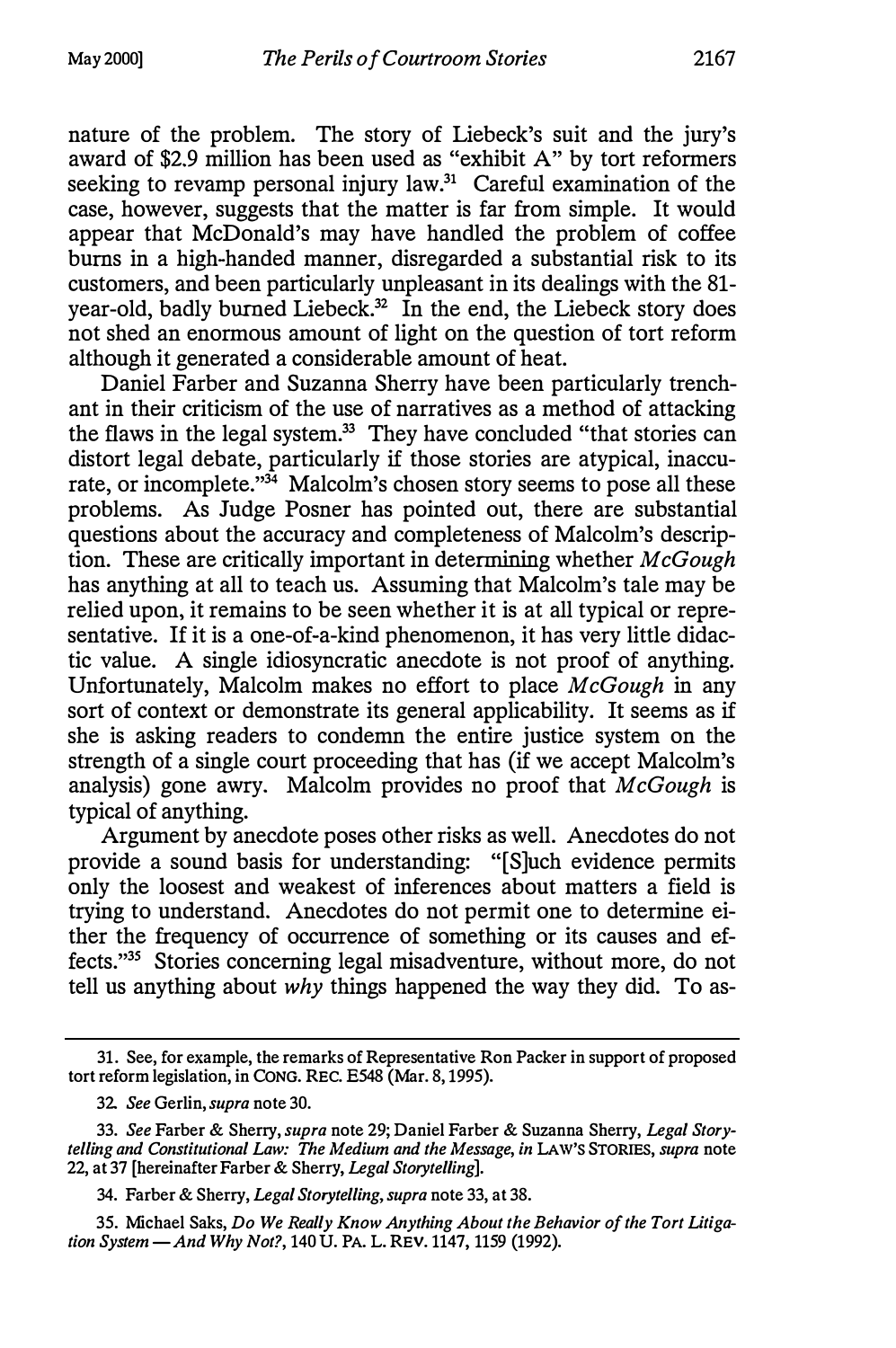sume that the system is at fault  $-$  or, in the *McGough* case, to conclude that narrativity and evidence rules did an "exquisite heroine" in  $-$  is not justified. Moreover, anecdotes like McGough tend to cut off discourse. They do not develop rational or detailed proof but a prepackaged story. Such stories are hard to challenge, especially because of their sympathetic nature and emotional appeal. Affecting stories tend to hide the complexity of events and clothe important questions in distracting emotional garb.<sup>36</sup> The lamentable image of McGough languishing in prison tends to obscure the harder questions raised by Malcolm's book.

These criticisms of Malcolm's anecdotalization of the McGough trial might be read to suggest that when the legal system itself places reliance on stories, narratives, or anecdotes at trial, it courts disaster. The answer to this argument requires an assessment of precisely how adjudicators use narratives and how narratives interact with the underlying facts of a case. Nancy Pennington and Reid Hastie argue that jurors decide the complex questions posed in lawsuits by fashioning narratives.<sup>37</sup> According to this theory, jurors construct a "causal model," or narrative, to explain the available proof. This model is then matched with the decision options made available through legal instructions. The best match forms the basis for decision. It is important to note, however, that the causal model, or narrative, is not fabricated independently of the proof but, rather, premised upon it. The process of narrative formulation is not the product of the lawyers' efforts but a construction undertaken by each juror. The construction is a synthetical process that has regard for the evidence and legal rules as well as for prior juror experience. Once each juror has fashioned a narrative, he or she is required to harmonize it with the similar efforts of all the other jurors. No individual's story dictates the outcome.

The question remains whether jurors pay adequate attention to the facts presented to them. While there is no surefire way to answer this question, Harry Kalven and Hans Zeisel, in their seminal work The American Jury, concluded that "the jury by and large does understand the case and get it straight, and ... the evidence itself is a major determinant of the decision."38 Moreover, in almost four cases out of every five studied, judge and jury independently came to the same  $verdict - a rate of agreement superior to that of professionals facing a$ 

<sup>36.</sup> For an analysis of the same problem in a slightly different setting, see Anne M. Coughlin, Regulating the Self: Autobiographical Performances in Outsider Scholarship, 81 VA. L. REV. 1229 {1995).

<sup>37.</sup> The remainder of this paragraph is based upon Nancy Pennington & Reid Hastie, A Cognitive Theory of Juror Decision Making: The Story Model, 13 CARDOZO L. REV. 519  $(1991).$ 

<sup>38.</sup> HARRY KALVEN, JR. & HANS ZEISEL, THE AMERICAN JURY 162 (1966).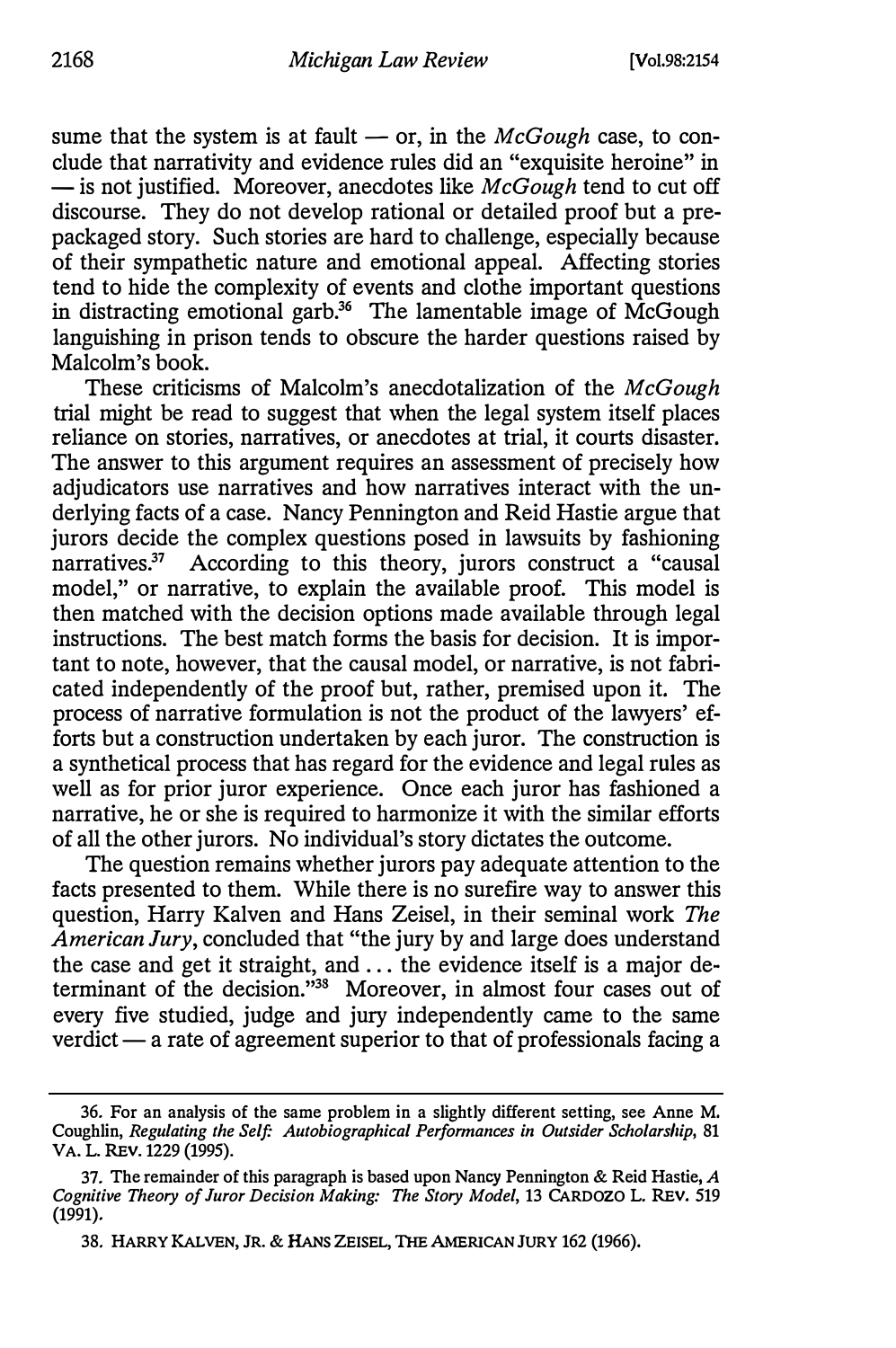range of other decisional tasks.<sup>39</sup> Based on these findings, as well as on subsequent research, a number of prominent social scientists have concluded that the weight and directionality of evidence are the preponderant determinants of jury verdicts. As Richard Lempert puts it: "A considerable body of research indicates that even when aspects of a case might appeal to the prejudices of jurors, unless the case is otherwise close on the facts, the evidence dominates."40 Lempert cites a study by Christie Visher supporting this proposition.<sup>41</sup> Visher, in turn, cites several more to the same effect.<sup>42</sup> These conclusions are reiterated by Michael Saks who states: "Studies that have pitted trial evidence and arguments against what jurors bring with them to court usually find that the trial information carries far more weight."<sup>43</sup> Similarly, Shari Diamond concludes: "In studies that have measured the contributions of juror characteristics and trial testimony to jury verdicts, the trial testimony dominates."<sup>44</sup> In the end, the empirical research suggests that evidence is key and that narrative construction is driven by it. While it is a leap from these observations to concluding that jurors find the truth, we have solid evidence for joining with Aristotle in arguing: "things that are true and things that are just have a natural tendency to prevail over their opposites."<sup>45</sup>

Several of Malcolm's charges remain to be considered, including two against lawyers: first, that they are silver-tongued tricksters who, by twisting the evidence get their way; and second, that they generally betray their clients. As to the first, the above-cited social science materials indicate very serious limits on the power of lawyers to affect outcomes. This question was one that Kalven and Zeisel attempted to assess. Their key findings are that counsel have only an extremely modest impact on decisions and that lawyers are evenly matched more than three-quarters of the time.46 In light of these findings, Malcolm's

39. See Shari S. Diamond, Order in the Court: Consistency in Criminal-Court Decisions, in THE MASTER LECTURE SERIES, VOLUME II: PSYCHOLOGY AND THE LAW 123, 125 tbl.1 (C.T. Scheiner & B.L. Hammonds, eds. 1983).

40. Richard Lempert, Civil Juries and Complex Cases: Taking Stock after Twelve Years, in VERDICT 181, 218 (Robert E. Litan ed., 1993).

41. See Christie A. Visher, Juror Decision Making: The Importance of Evidence, 11 LAW & HUM. BEHAV. 1 (1987).

42 See id. at 5-6.

43. Michael Saks, What Do Jury Experiments Tell Us About How Juries (Should) Make Decisions?, 6 S. CAL. INTERDISC. L.J. l, 18 (1997).

44. Shari S. Diamond, Scientific Jury Selection: What Social Scientists Know and Do Not Know, 73 JUDICATURE 178, 182 (1990).

45. ARISTOTLE, RHETORIC l.1.1355a22-35, in THE COMPLETE WORKS OF ARISTOTLE (rev. Oxford trans. Jonathan Barnes ed., 1984), quoted in Jane B. Baron & Julia Epstein, ls Law Narrative?, 45 BUFF. L. REV. 141, 146 (1997).

46. See KALVEN & ZEISEL, supra note 38, at354-55.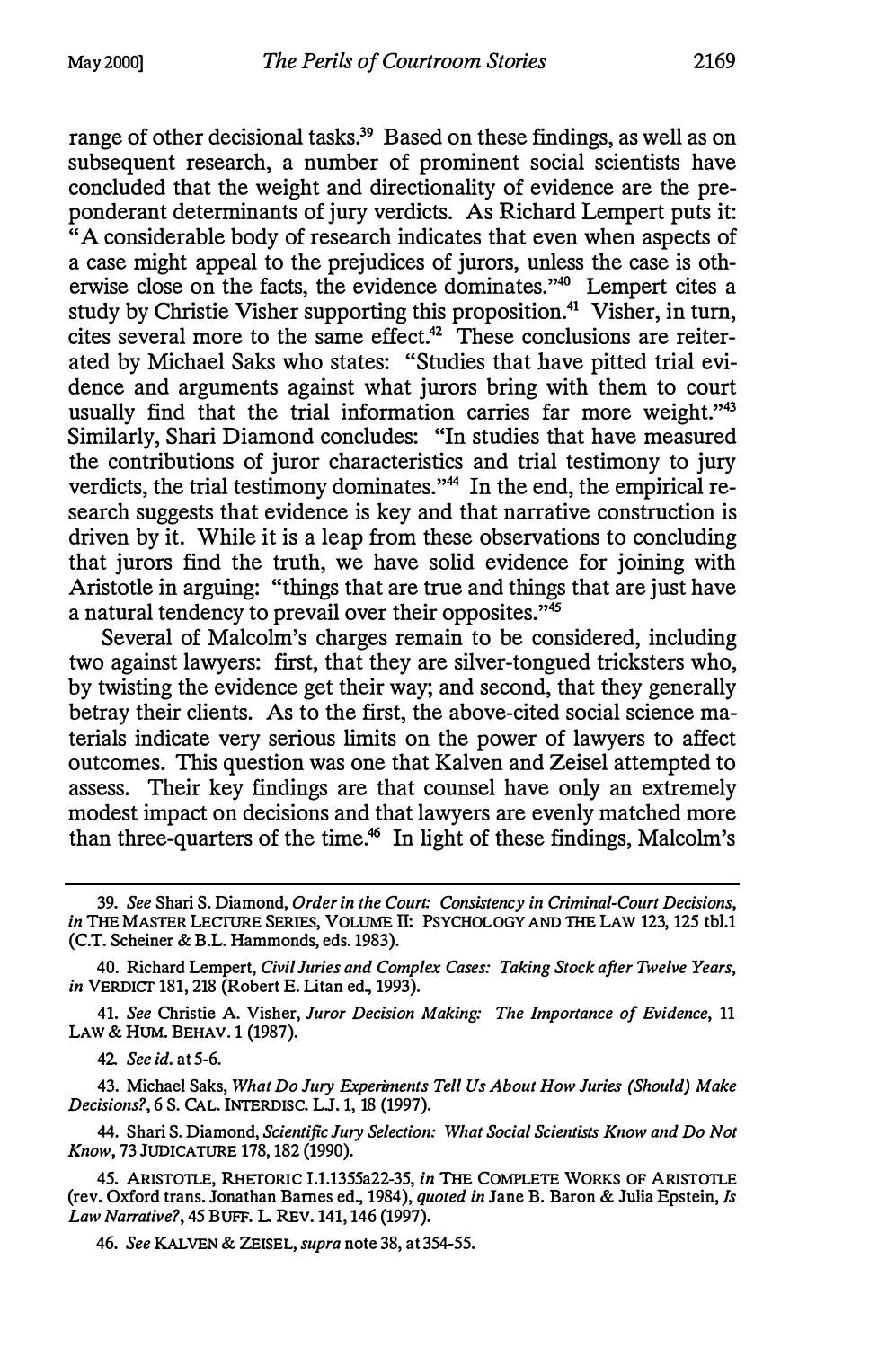attribution of particular persuasive power to the prosecutor with a brilliant narrative approach must be treated with a good deal of skepticism, at least as an indictment of the entire justice system.

The accusation regarding betrayal is far harder to deal with as it is intimately bound up with our reactions to Sheila McGough's story. If McGough is a shining paragon of loyalty, then her story stands as a serious accusation against a legal profession that cannot recognize nobility or abide devotion. If, on the other hand, McGough is little more than an emotionally troubled and inexperienced lawyer who made grievous mistakes in attempting to help a conniving client, then there is little need to defend McGough's lawyers or the system of which they are a part. The betrayal/loyalty question, however, has a larger dimension.

Modem criminal defense lawyers confront the dilemma of loyalty on a regular basis. Defense counsel are expected to act with warm zeal on behalf of their clients, $47$  to render them loyal service, $48$  and to guard client confidences.49 Yet, the criminal law regarding accessories "forbids a lawyer from intentionally assisting a client in committing a crime."50 What this restriction means is a hotly disputed question. Some take it to mean that criminal liability can be triggered if a lawyer ignores her suspicions or consciously seeks to avoid the truth about a client.<sup>51</sup> Others challenge this view as too restrictive.<sup>52</sup> Even if one embraces a less restrictive interpretation of the law on accessories, the lawyer's representation, counseling, and drafting can all result in criminal charges if undertaken with the goal of advancing a criminal objective. Charges of this nature have been made by the government in a series of high profile cases including those of several Miami lawyers defending members of the Cali drug cartel<sup>53</sup> and of a New York lawyer working on behalf of a prominent member of the Gambino

49. See MODEL CODE OF PROFESSIONAL RESPONSIBILITY DR 4-101 (1980); MODEL RULES OF PROFESSIONAL CONDUCT Rule 1.6(a) (1983) ("A lawyer shall not reveal information relating to the representation of a client . . . . ").

50. Bruce A. Green, The Criminal Regulation of Lawyers, 67 FORDHAM L. REV. 327, 355 (1998). The argument in the remainder of this paragraph is based primarily on Green's persuasive analysis.

<sup>47.</sup> See MODEL CODE OF PROFESSIONAL RESPONSIBILITY Canon 7 (1980) ("[A] lawyer should represent a client zealously within the bounds of the law."); MODEL RULES OF PROFESSIONAL CONDUCT Rule 1.3 (1983) ("A lawyer shall act with reasonable diligence and promptness in representing a client.").

<sup>48.</sup> See MODEL RULES OF PROFESSIONAL CONDUCT Rule 1.7 cmt. 1 {1983) ("Loyalty is an essential element in the lawyer's relationship to a client.").

<sup>51.</sup> See, e.g., United States v. Wilson, 134 F.3d 855, 868 (7th Cir. 1998).

<sup>52.</sup> See generally Green, supra note 50.

<sup>53.</sup> See Mireya Navarro, Lawyers Weigh Effect of Conviction of Missing Colleague, N.Y. TIMES, Aug. 9, 1998, § 1, at 24, cited in Green, supra note 50.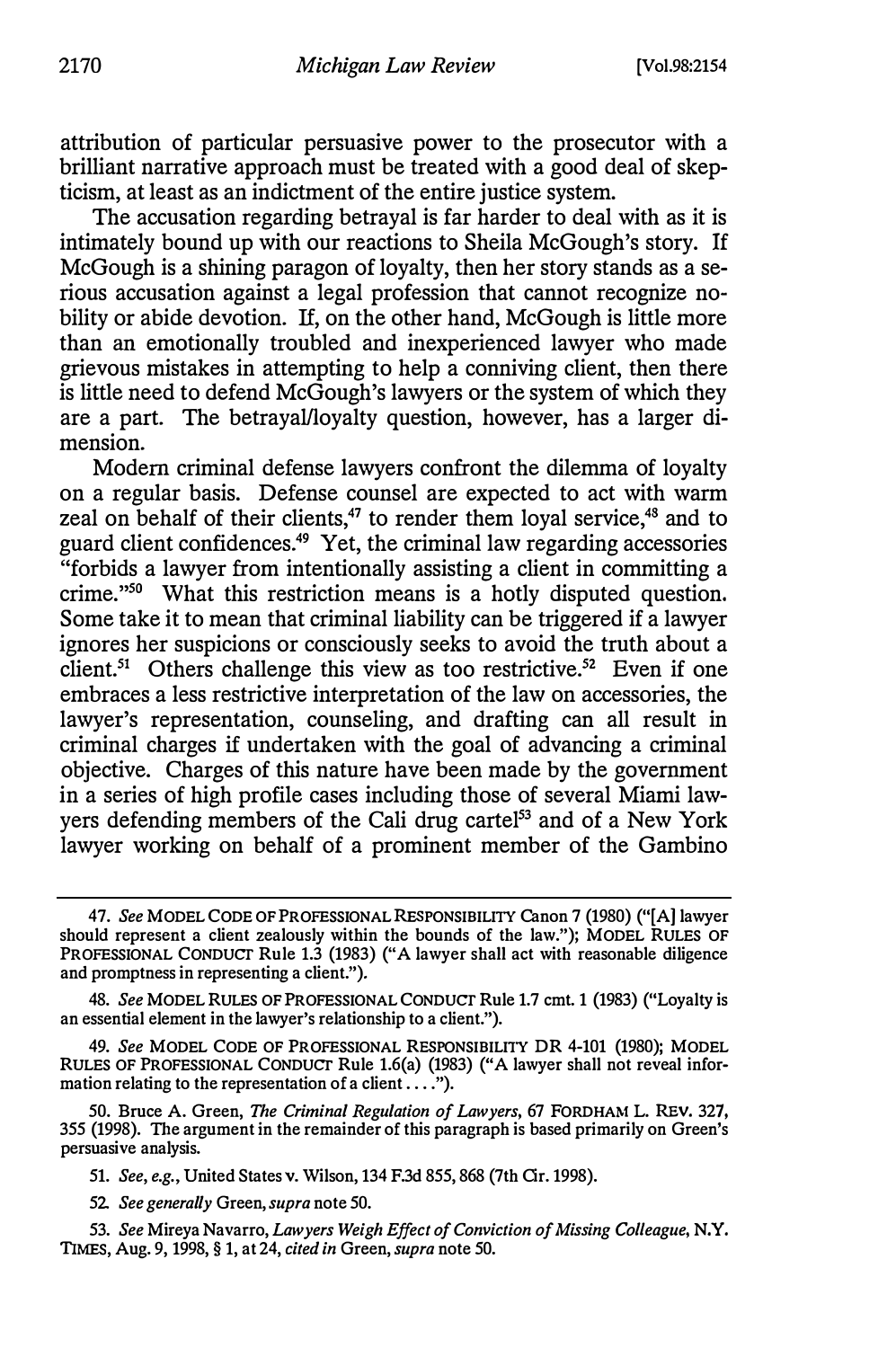crime family.54 There are no easy answers in this area. Wisdom counsels restraint before the criminal law is used to discipline lawyers for what they perceive as zealous representation, but lawyers are not free to ride roughshod. There are limits beyond which loyalty may not be pressed. Respect for those limits is not a matter of betrayal but of necessity in any system premised upon the rule of law rather than individual whim.

#### V. WHY MIGHT MALCOLM HA VE SEEN IT AS SHE DID?

It is not easy to determine why Malcolm interpreted McGough's case as she did. One might begin by noting that McGough, like Malcolm, was a middle-aged woman struggling to make her way in a sometimes hostile profession. This similarity of situation was likely to have generated some sympathy on Malcolm's part for her subject. Of potentially greater importance are two significant events in Malcolm's life that may have colored her reaction to McGough's story when she became aware of it in the winter of 1996. The first of these was the resolution in that year, after more than a decade of litigation, of a libel suit filed by psychoanalyst Jeffrey Masson against Malcolm and her employer, The New Yorker magazine. The other was Malcolm's participation in February 1995 in a Yale Law School symposium entitled "Narrative and Rhetoric in the Law."55

The Masson lawsuit was a bitter and protracted affair that arose out of The New Yorker's publication in December 1983 of a two-part article entitled "In the Freud Archives."56 This piece presented a scathing portrait of Jeffrey Masson, a man who had meteorically risen to the prominent position of Projects Director of the Freud Archives only to be ousted when he advanced the claim that Freud's work was fatally flawed because of the master's cowardly abandonment of the "seduction theory," which hypothesized that many psychiatric patients were the victims of childhood sexual abuse.<sup>57</sup> Masson had been extensively interviewed by Malcolm in preparation for the writing of the article. These interviews had generated more than 1,000 pages of transcript and notes.<sup>58</sup> Masson sued after the publication of the piece, claiming that it "falsely portrayed him as egotistical, vain, and lacking

<sup>54.</sup> See United States v. Locascio, 6 F.3d 924, 932-33 (2d Cir. 1993) (charge that lawyer was criminal co-conspirator used to disqualify him as counsel).

<sup>55.</sup> See LAW'S STORIES, supra note 22, at vii.

<sup>56.</sup> The basic facts of the commencement and early stages of the lawsuit are recited in Masson v. New Yorker Magazine, Inc., 686 F. Supp. 1396, 1397 (N.D. Cal. 1987).

<sup>57.</sup> For discussion of the seduction theory issue, see Masson v. New Yorker Magazine, Inc., 895 F.2d 1535, 1536 (9th Cir. 1989).

<sup>58.</sup> See Masson, 686 F. Supp. at 1397.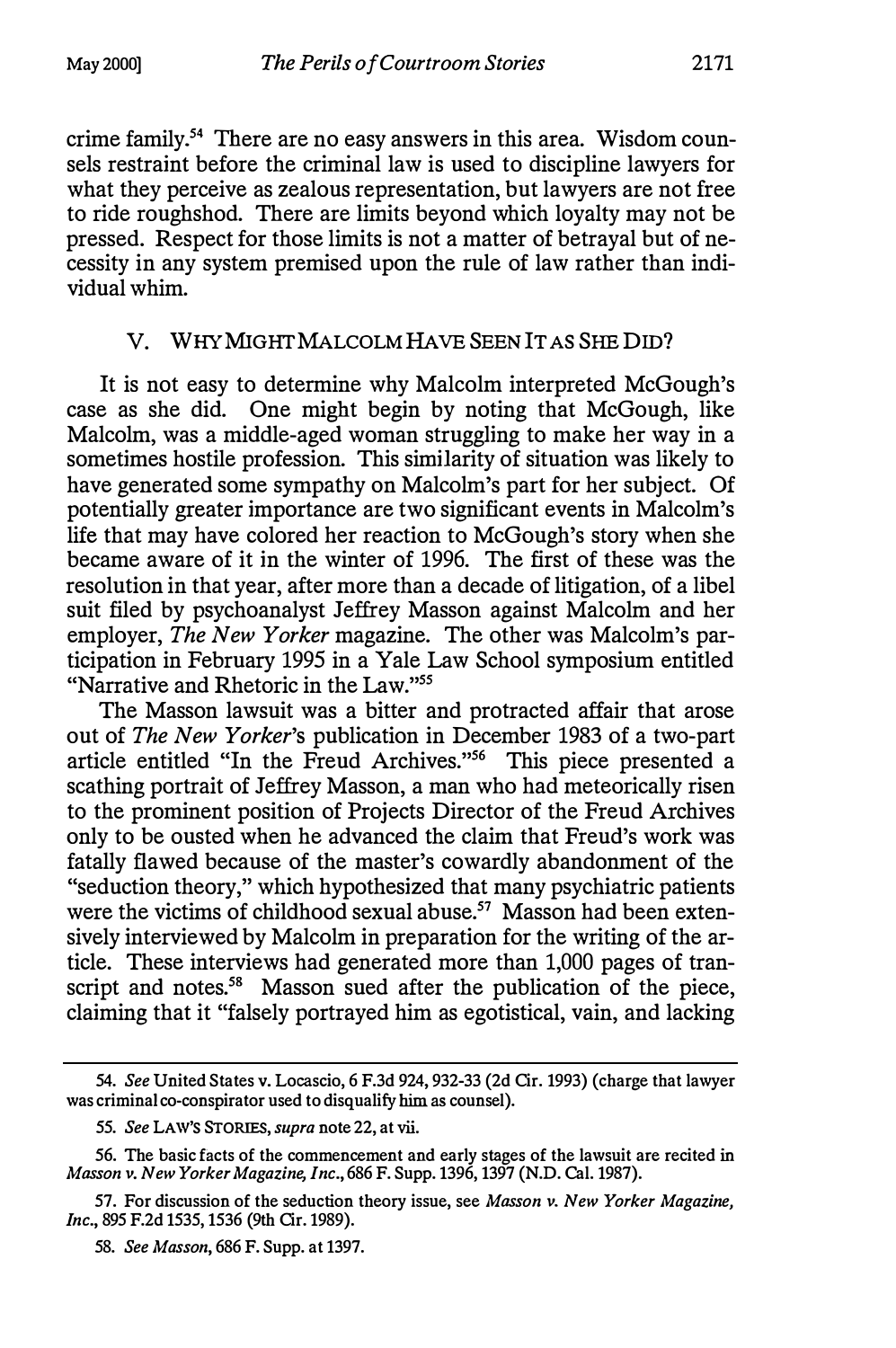in personal honesty and moral integrity."59 After a good deal of preliminary legal skirmishing, Judge Lynch of the federal district court for the Northern District of California granted Malcolm's motion for summary judgment in August of  $1987<sup>60</sup>$  The judge did so despite finding that Malcolm had been involved in the "fictionalization or dramatization of conversations"61 presented as direct quotations in The New Yorker article.

Masson appealed this ruling to the Ninth Circuit which, in 1989, affirmed the district court's summary judgment by a two-to-one vote. $62$ The majority noted that quotes had been fabricated or altered but concluded that "[a]n author may ... under certain circumstances, fictionalize quotations 'to some extent.' "63 In a sharply worded and lengthy dissent, Circuit Judge Kozinski challenged the assertion that material presented in quotation marks can be freely fabricated. "As I see it," opined Kozinski, "when a writer uses quotation marks in reporting what someone else has said, she is representing that those are the speaker's own words or something very close to them."64 According to Judge Kozinski, quotations are not fair game for fictionalization or alteration. Such manipulation breaches oft-repeated journalistic principles. In support of his argument, Kozinski referred to a 1984 scandal in which a writer for The New Yorker, Alistair Reed, had admitted that he "regularly used composite characters, nonexistent settings, and invented dialogue in what were purported to be nonfiction articles."65 This admission set off a firestorm of criticism from some of journalism's leading practitioners, including The New York Times, the Atlantic magazine, Time magazine, the Los Angeles Times, and a host of others.66 The outcry eventually led the long-time editor of The New Yorker, William Shawn, to backtrack from his support for Reed and declare:

We do not permit composites.

We do not rearrange events.

We do not create conversations.<sup>67</sup>

59. Id.

- 60. See generally Masson, 686 F. Supp. 1396 (N.D. Cal. 1987).
- 61. Id. at 1398.
- 62 See Masson, 895 F.2d 1535 (9th Cir. 1989).
- 63. Id. at 1539 (citations omitted).
- 64. Id. at 1548 (Kozinski, J., dissenting).
- 65. Id. at 1560 (Kozinski, J., dissenting).
- 66. See id.
- 67. Id. at 1561 (Kozinski, J., dissenting, emphasis in original).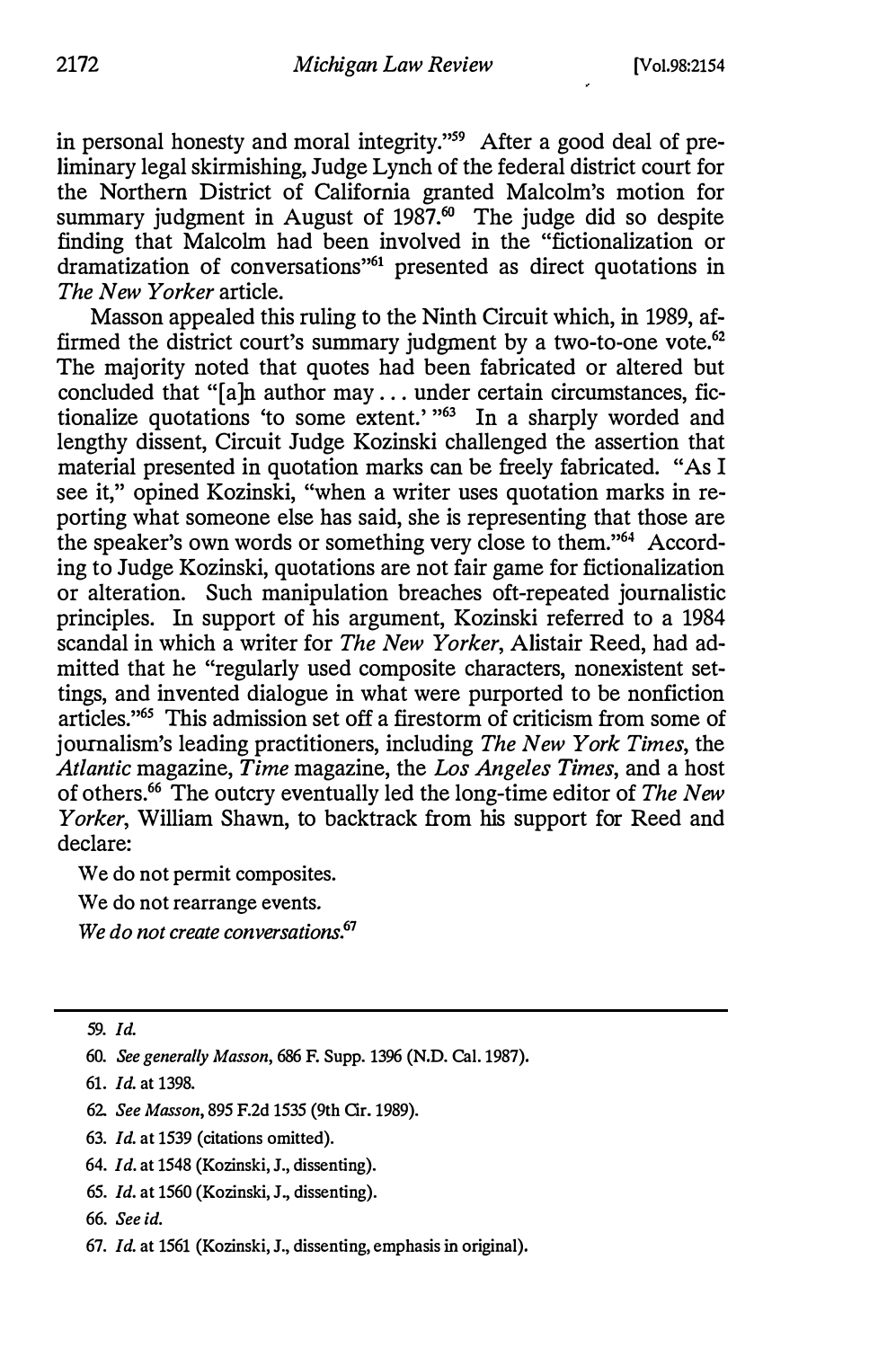By tying Malcolm to this embarrassing episode and to another involving a reporter named Janet Cooke, whose fabrications led her to have to surrender a Pulitzer Prize,<sup>68</sup> Kozinski had delivered several stinging blows. He underscored them by observing, "[t]he circumstantial evidence that defendant Janet Malcolm acted with malice, deliberately or recklessly altering Masson's statements, is very strong indeed."69

The United States Supreme Court granted certiorari and, in June 1991, reversed the decision of the two lower courts.<sup>70</sup> Justice Kennedy, writing for a seven-member majority,<sup>71</sup> embraced Judge Kozinski's analysis. The Court held that quotation marks are not to be trifled with, and that evidence presented by Masson regarding a half dozen article passages suggested the possibility that Malcolm had libelously falsified the plaintiff's words. This ruling made front page headlines and exposed both Malcolm and The New Yorker to further humiliating public criticism. The case was returned to the district court where, in May 1993, a jury found that Malcolm had libeled Masson but could not agree on an appropriate damage award.72 Judge Lynch granted Malcolm's motion for a new trial, which was held in October of 1994. At the second trial a new jury exonerated Malcolm. The second jury verdict was appealed to the Ninth Circuit which affirmed the jury's decision in June 1996, thus ending the case.<sup>73</sup>

This prolonged legal battle must have been both embarrassing and wearing for Malcolm. The only real hero, from Malcolm's point of view, would have been the stalwart district court judge who, through more than a decade, steered the case to the result he had early on concluded was warranted on the merits. Both appellate judges and juries must have appeared fickle from Malcolm's perspective. In light of this grueling and all-too-public experience, it would not be surprising if Malcolm were attracted to a version of McGough's story that emphasized jury incompetence, lawyer perfidy, legal ineptitude, and the cynical conclusion that the litigation process is absurd. The only "hero" in Malcolm's case was Judge Lynch, and it is remarkable how gently Malcolm treats virtually every trial judge connected to the McGough story, even those who testified against her at her criminal

<sup>68.</sup> See id. at 1561 n.15 (Kozinski, J., dissenting).

<sup>69.</sup> Id. at 1566 (Kozinski, J., dissenting).

<sup>70.</sup> See Masson v. New Yorker Magazine, Inc., 501 U.S. 496 (1991 ).

<sup>71.</sup> Justices White and Scalia concurred in part and dissented in part, calling for an even stricter standard with respect to the use of quotations. See Masson, 501 U.S. at 525-28.

<sup>72.</sup> The history of the case subsequent to the Supreme Court's ruling is set forth in Masson v. New Yorker Magazine, Inc., 85 F.3d 1394 (9th Cir. 1996).

<sup>73.</sup> See id.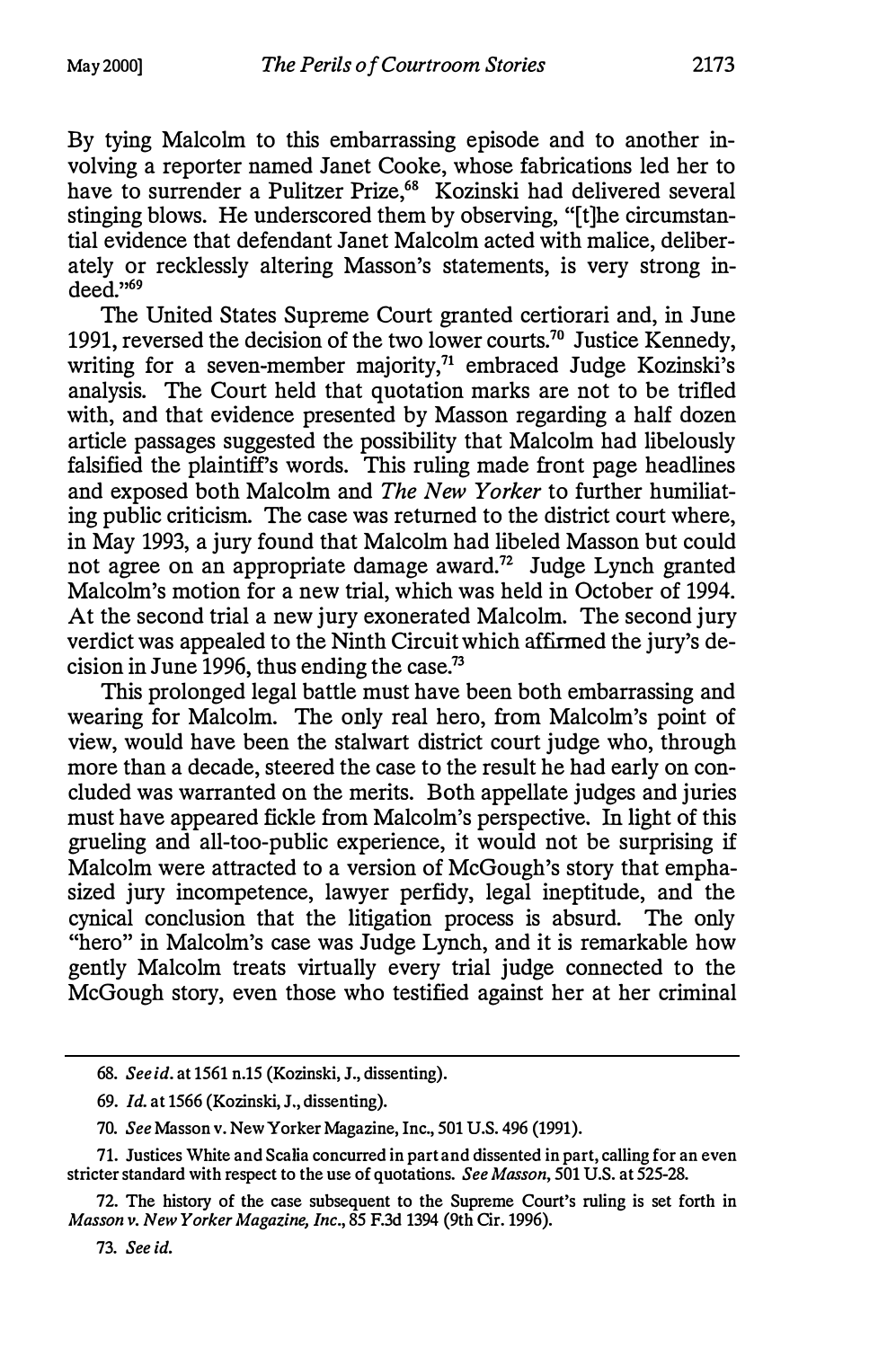trial. Malcolm's experience may help explain why she saw the McGough case the way she did.

The one remaining piece of Malcolm's work that seems to call for explanation is its particular emphasis on the baleful effect of narrative. At least some of this may be traced to Malcolm's participation in the 1995 Yale conference. The papers presented at that meeting were edited into a book entitled  $Law^s$ s Stories,<sup>74</sup> which was published by the Yale University Press in 1996. Of that book, the seemingly ubiquitous Judge Posner has written:

Remarkably, considering that the book is intended to showcase this new movement that I am calling legal narratology, the overall tone of Law's Stories is skeptical and critical, even defensive. Criticisms and expressions of doubt outweigh praise and claims of insight, and the criticisms are more convincing than the praise.75

It should come as no surprise that out of this critical assessment of narrative, Malcolm might have formulated a rather jaundiced view of courtroom storytelling. When the McGough case came along, it may have seemed custom-made to challenge legal narrative because of the prosecution's smooth presentation and the defendant's refusal to allow a neat story to be told on her behalf.

In a brief essay in Law's Stories, Malcolm set out to analyze sidebar conferences. As in her book on McGough, she notes a feeling of "betrayal" as each lawyer's "mask suddenly dropped"<sup>76</sup> during the side-bar. Curiously, however, her overarching view of the system appears more benign in the Yale piece. She praises the side-bar declaring:

But in relegating to a private place the trial antagonists' negotiations over the limits of storytelling - over the containment of hating and blaming within crisp rules of procedure (the rules of fair play)  $-$  the law restores something of what it has taken. By so clearly denoting what is backstage and what is onstage, by keeping the illusion-destroying activities of backstage firmly hidden, the law, with a kind of moving clumsiness, signals its acknowledgment of a possibly higher power than its own: the power of the imagination.<sup>77</sup>

By the time Malcolm reached the end of her work on Sheila McGough's case, she appears to have lost her respect for trials, narratives, and "the power of imagination." Her disillusionment is to be regretted. Its basis is somewhat mysterious. Its consequence, however, is the prejudicing of a canny observer who has, in the past, helped us

77. Id. at 109.

<sup>74.</sup> See Malcolm, supra note 22.

<sup>75.</sup> Richard Posner, Legal Narratology, 64 U. CHI. L. REV. 737, 742 (1997).

<sup>76.</sup> See Malcolm, supra note 22, at 108.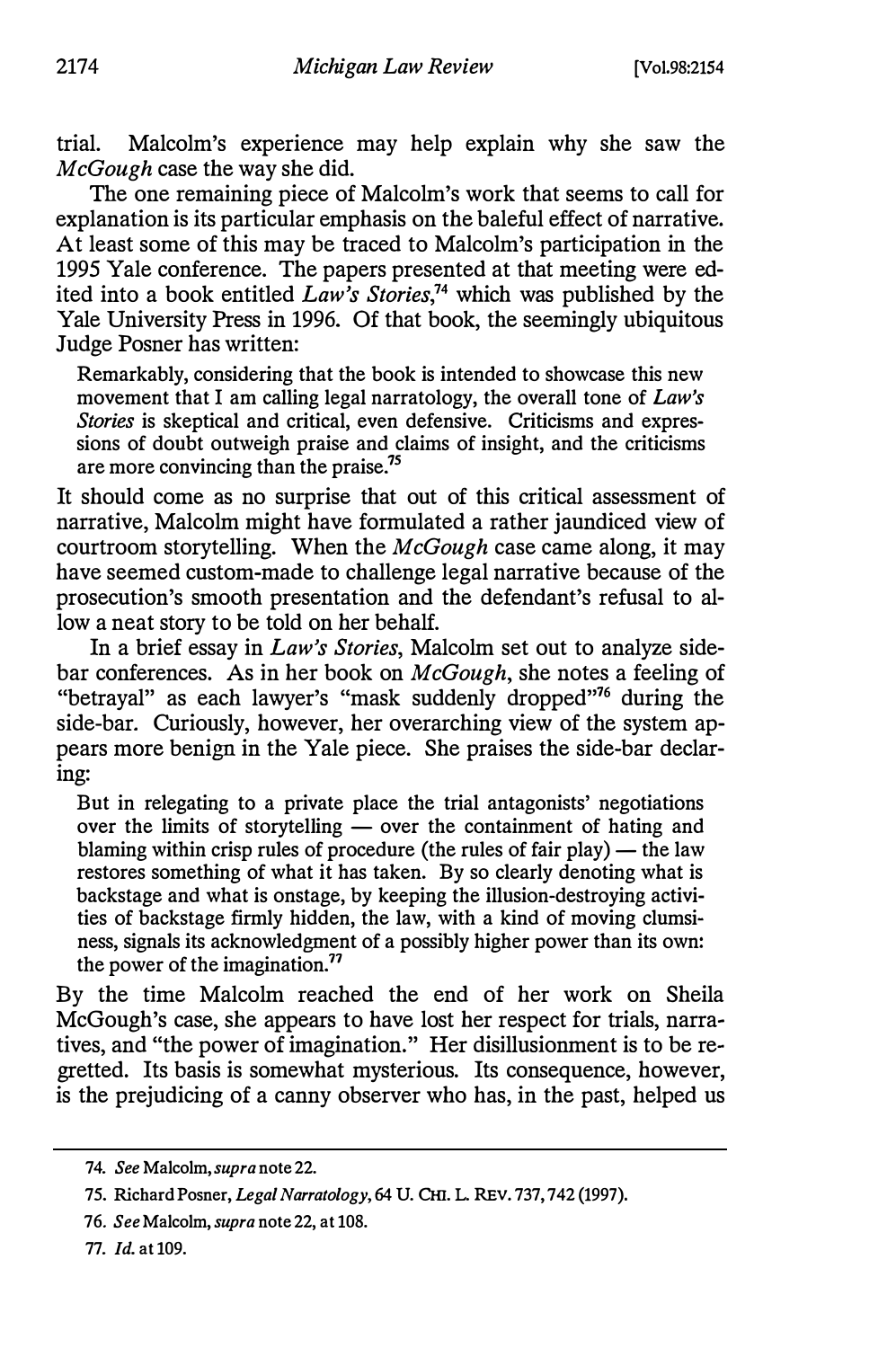scrutinize with the greatest care the way we have told stories about poets, murderers, journalists, and psychoanalysts.

 $\mathcal{L}^{\text{max}}$ 

 $\ddot{\phantom{a}}$ 

 $\mathcal{L}^{\pm}$ 

 $\mathcal{L}^{\text{max}}$  and  $\mathcal{L}^{\text{max}}$ 

 $\overline{\phantom{a}}$ 

ä,